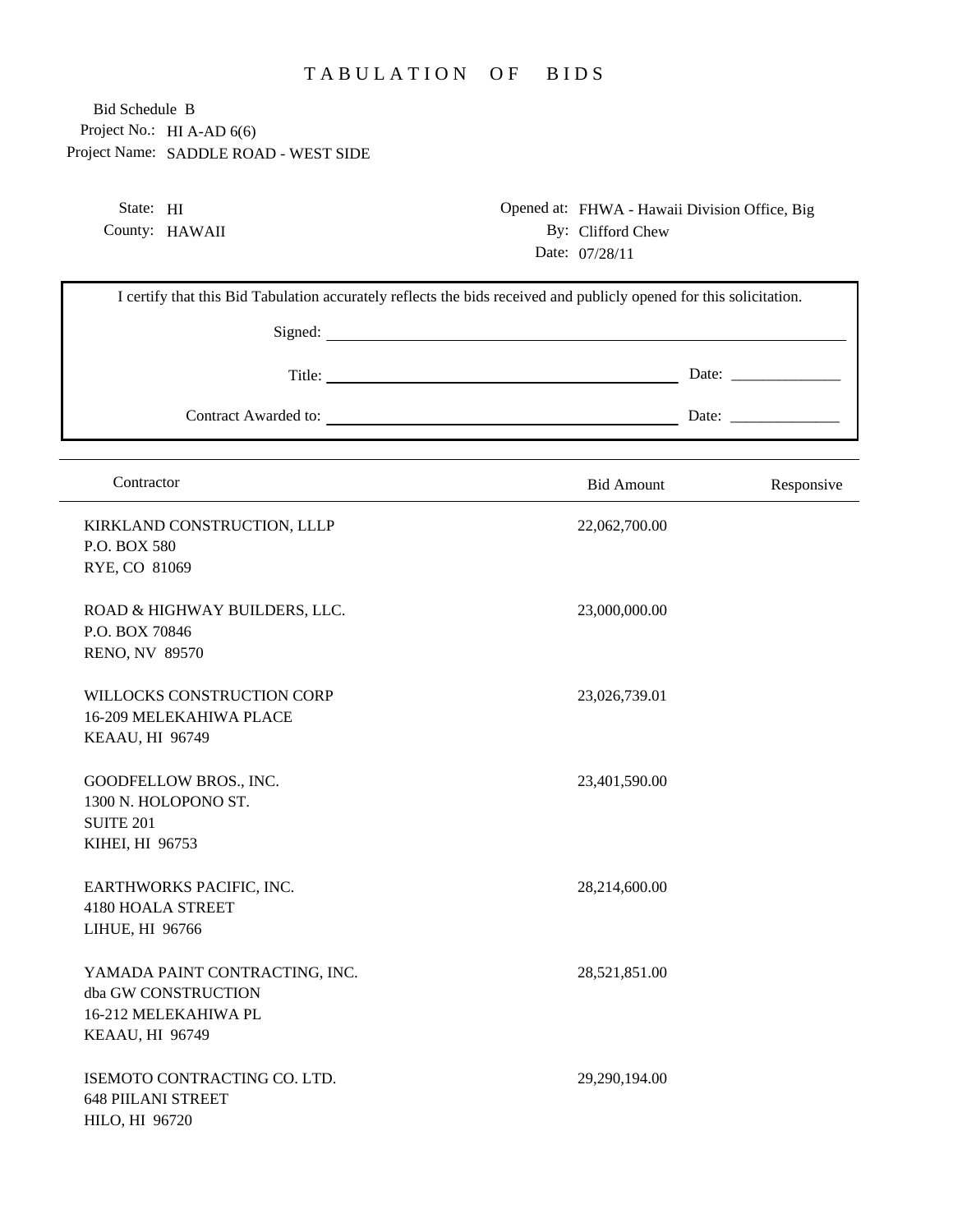## TABULATION OF BIDS

Project No.: HI A-AD 6(6) Project Name: SADDLE ROAD - WEST SIDE Bid Schedule B

> State: HI County: HAWAII

Opened at: FHWA - Hawaii Division Office, Big By: Clifford Chew Date: 07/28/11

I certify that this Bid Tabulation accurately reflects the bids received and publicly opened for this solicitation.

| Contractor                                                                                          | <b>Bid Amount</b> | Responsive |
|-----------------------------------------------------------------------------------------------------|-------------------|------------|
| <b>KNIK CONSTRUCTION</b><br>18000 INTERNATIONAL BLVD.<br><b>SUITE 800</b><br>SEATTLE, WA 98188-4255 | 33,829,680.00     |            |
| <b>Engineer's Estimate</b>                                                                          | 25,024,070.00     |            |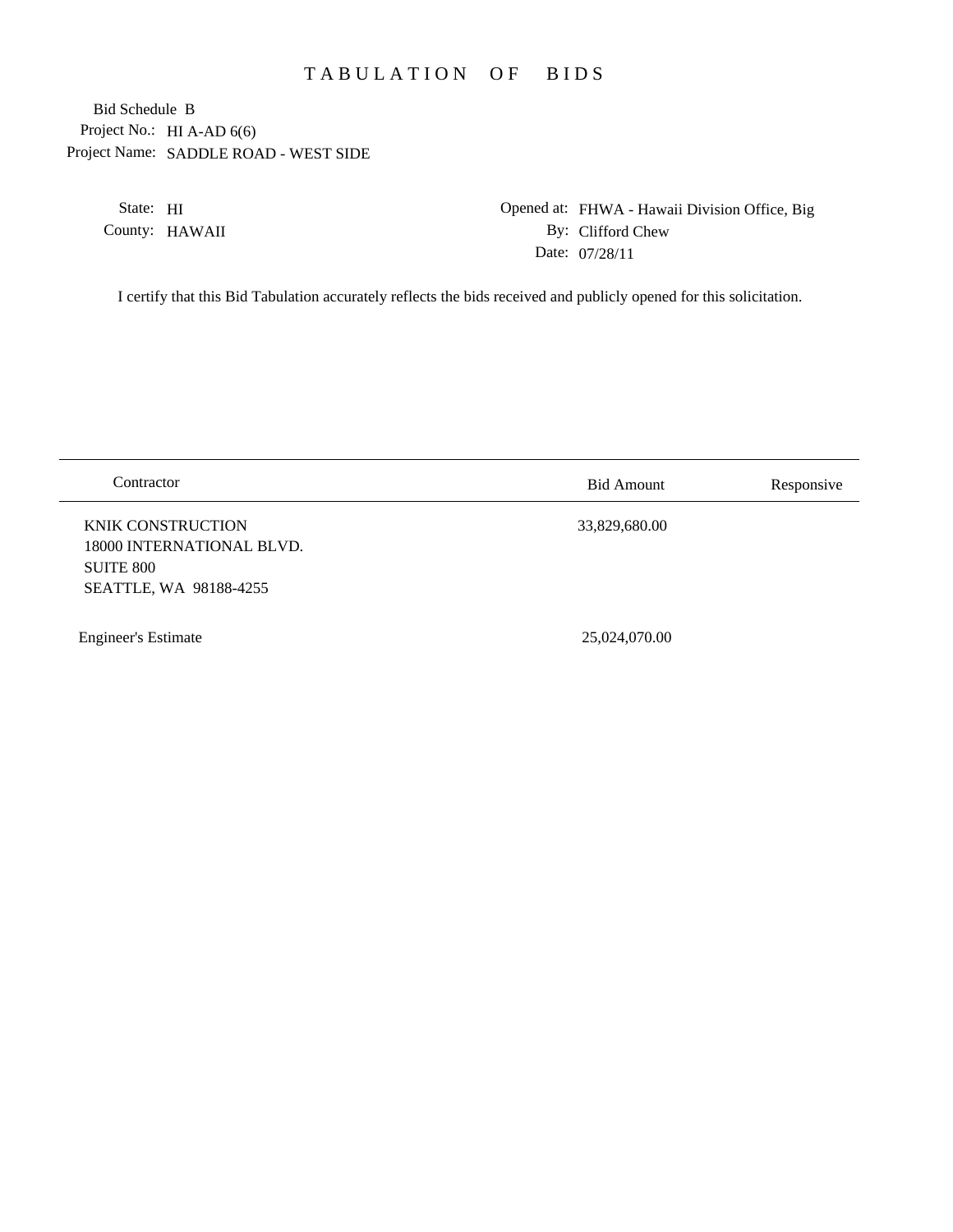| Item<br>No. | Item<br>Unit                   | Item<br>Description               | Quantity   | Unit<br>Price                                     | Amount       |
|-------------|--------------------------------|-----------------------------------|------------|---------------------------------------------------|--------------|
| 15101-0000  | <b>LPSM</b>                    | <b>MOBILIZATION</b>               |            |                                                   |              |
|             | KIRKLAND CONSTRUCTION, LLLP    |                                   | <b>ALL</b> | 2,500,000.00                                      | 2,500,000.00 |
|             | ROAD & HIGHWAY BUILDERS, LLC.  |                                   |            | 2,672,780.00                                      | 2,672,780.00 |
|             | WILLOCKS CONSTRUCTION CORP     |                                   |            | 927,295.92                                        | 927,295.92   |
|             | GOODFELLOW BROS., INC.         |                                   |            | 4,670,000.00                                      | 4,670,000.00 |
|             | EARTHWORKS PACIFIC, INC.       |                                   |            | 1,750,000.00                                      | 1,750,000.00 |
|             | YAMADA PAINT CONTRACTING, INC. |                                   |            | 2,300,000.00                                      | 2,300,000.00 |
|             | ISEMOTO CONTRACTING CO. LTD.   |                                   |            | 997,000.00                                        | 997,000.00   |
|             | <b>KNIK CONSTRUCTION</b>       |                                   |            | 3,875,000.00                                      | 3,875,000.00 |
|             | <b>ENGINEER'S ESTIMATE</b>     |                                   |            | 1,750,000.00                                      | 1,750,000.00 |
| 15206-0000  | <b>STA</b>                     |                                   |            | SLOPE, REFERENCE, AND CLEARING AND GRUBBING STAKE |              |
|             | KIRKLAND CONSTRUCTION, LLLP    |                                   | 363.00     | 250.00                                            | 90,750.00    |
|             | ROAD & HIGHWAY BUILDERS, LLC.  |                                   |            | 600.00                                            | 217,800.00   |
|             | WILLOCKS CONSTRUCTION CORP     |                                   |            | 74.29                                             | 26,967.27    |
|             | GOODFELLOW BROS., INC.         |                                   |            | 500.00                                            | 181,500.00   |
|             | EARTHWORKS PACIFIC, INC.       |                                   |            | 200.00                                            | 72,600.00    |
|             | YAMADA PAINT CONTRACTING, INC. |                                   |            | 180.00                                            | 65,340.00    |
|             | ISEMOTO CONTRACTING CO. LTD.   |                                   |            | 230.00                                            | 83,490.00    |
|             | <b>KNIK CONSTRUCTION</b>       |                                   |            | 550.00                                            | 199,650.00   |
|             | <b>ENGINEER'S ESTIMATE</b>     |                                   |            | 200.00                                            | 72,600.00    |
| 15210-4000  | <b>STA</b>                     | CENTERLINE, ESTABLISHMENT         |            |                                                   |              |
|             | KIRKLAND CONSTRUCTION, LLLP    |                                   | 363.00     | 75.00                                             | 27,225.00    |
|             | ROAD & HIGHWAY BUILDERS, LLC.  |                                   |            | 350.00                                            | 127,050.00   |
|             | WILLOCKS CONSTRUCTION CORP     |                                   |            | 74.29                                             | 26,967.27    |
|             | GOODFELLOW BROS., INC.         |                                   |            | 200.00                                            | 72,600.00    |
|             | EARTHWORKS PACIFIC, INC.       |                                   |            | 45.00                                             | 16,335.00    |
|             | YAMADA PAINT CONTRACTING, INC. |                                   |            | 140.00                                            | 50,820.00    |
|             | ISEMOTO CONTRACTING CO. LTD.   |                                   |            | 60.00                                             | 21,780.00    |
|             | <b>KNIK CONSTRUCTION</b>       |                                   |            | 110.00                                            | 39,930.00    |
|             | <b>ENGINEER'S ESTIMATE</b>     |                                   |            | 200.00                                            | 72,600.00    |
| 15215-1000  | <b>EACH</b>                    | SURVEY AND STAKING, APPROACH ROAD |            |                                                   |              |
|             | KIRKLAND CONSTRUCTION, LLLP    |                                   | 2          | 750.00                                            | 1,500.00     |
|             | ROAD & HIGHWAY BUILDERS, LLC.  |                                   |            | 9,000.00                                          | 18,000.00    |
|             | WILLOCKS CONSTRUCTION CORP     |                                   |            | 1,733.41                                          | 3,466.82     |
|             | GOODFELLOW BROS., INC.         |                                   |            | 1,800.00                                          | 3,600.00     |
|             | EARTHWORKS PACIFIC, INC.       |                                   |            | 10,000.00                                         | 20,000.00    |
|             | YAMADA PAINT CONTRACTING, INC. |                                   |            | 1,000.00                                          | 2,000.00     |
|             | ISEMOTO CONTRACTING CO. LTD.   |                                   |            | 530.00                                            | 1,060.00     |
|             | KNIK CONSTRUCTION              |                                   |            | 2,800.00                                          | 5,600.00     |
|             | <b>ENGINEER'S ESTIMATE</b>     |                                   |            | 3,500.00                                          | 7,000.00     |
|             |                                |                                   |            |                                                   |              |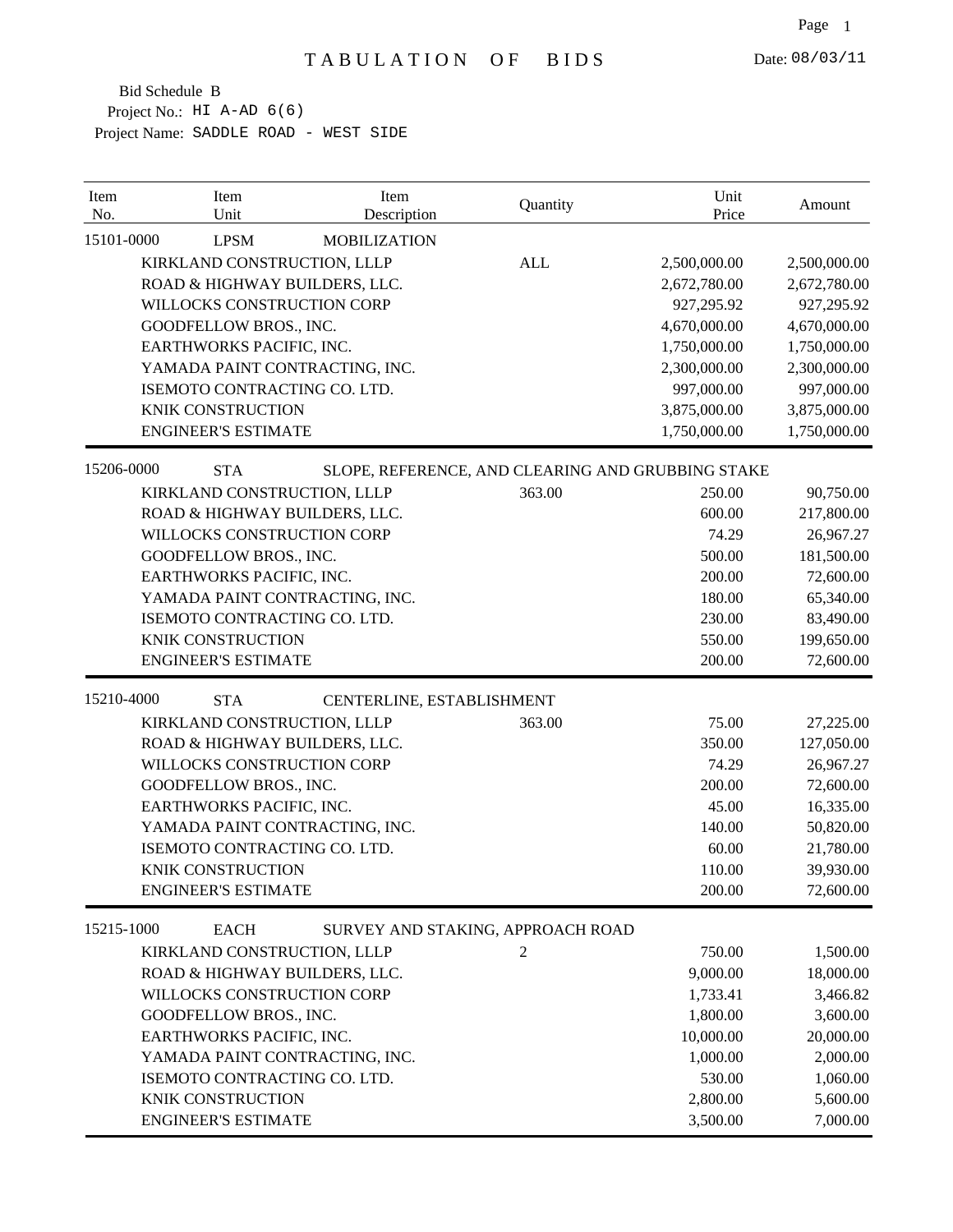| 15215-3000<br><b>EACH</b><br>SURVEY AND STAKING, DRAINAGE STRUCTURE<br>KIRKLAND CONSTRUCTION, LLLP<br>750.00<br>4,500.00<br>6<br>ROAD & HIGHWAY BUILDERS, LLC.<br>5,000.00<br>30,000.00<br>WILLOCKS CONSTRUCTION CORP<br>8,914.68<br>1,485.78<br>GOODFELLOW BROS., INC.<br>1,700.00<br>10,200.00<br>EARTHWORKS PACIFIC, INC.<br>3,000.00<br>18,000.00<br>YAMADA PAINT CONTRACTING, INC.<br>2,400.00<br>14,400.00<br>ISEMOTO CONTRACTING CO. LTD.<br>514.00<br>3,084.00<br>3,300.00<br>KNIK CONSTRUCTION<br>19,800.00<br><b>ENGINEER'S ESTIMATE</b><br>500.00<br>3,000.00<br>15215-4000<br><b>EACH</b><br>SURVEY AND STAKING, PERMANENT MONUMENT AND MARKER<br>KIRKLAND CONSTRUCTION, LLLP<br>55<br>750.00<br>41,250.00<br>ROAD & HIGHWAY BUILDERS, LLC.<br>300.00<br>16,500.00<br>WILLOCKS CONSTRUCTION CORP<br>297.16<br>16,343.80<br>GOODFELLOW BROS., INC.<br>360.00<br>19,800.00<br>EARTHWORKS PACIFIC, INC.<br>200.00<br>11,000.00<br>YAMADA PAINT CONTRACTING, INC.<br>450.00<br>24,750.00<br>ISEMOTO CONTRACTING CO. LTD.<br>580.00<br>31,900.00<br><b>KNIK CONSTRUCTION</b><br>2,000.00<br>110,000.00<br><b>ENGINEER'S ESTIMATE</b><br>44,000.00<br>800.00<br>15216-1000<br><b>STA</b><br>SURVEY AND STAKING, ROADWAY CROSS-SECTIONS<br>KIRKLAND CONSTRUCTION, LLLP<br>726.00<br>175.00<br>127,050.00<br>ROAD & HIGHWAY BUILDERS, LLC.<br>400.00<br>290,400.00<br>WILLOCKS CONSTRUCTION CORP<br>74.29<br>53,934.54<br>GOODFELLOW BROS., INC.<br>210.00<br>152,460.00<br>EARTHWORKS PACIFIC, INC.<br>50.00<br>36,300.00<br>YAMADA PAINT CONTRACTING, INC.<br>125.00<br>90,750.00<br>ISEMOTO CONTRACTING CO. LTD.<br>160.00<br>116,160.00<br>KNIK CONSTRUCTION<br>200.00<br>145,200.00<br>150.00<br>108,900.00<br><b>ENGINEER'S ESTIMATE</b><br>15216-2000<br><b>STA</b><br>SURVEY AND STAKING, GRADE FINISHING STAKES<br>363.00<br>175.00<br>KIRKLAND CONSTRUCTION, LLLP<br>63,525.00<br>400.00<br>145,200.00<br>ROAD & HIGHWAY BUILDERS, LLC.<br>WILLOCKS CONSTRUCTION CORP<br>26,967.27<br>74.29<br>210.00<br>76,230.00<br>GOODFELLOW BROS., INC.<br>EARTHWORKS PACIFIC, INC.<br>100.00<br>36,300.00<br>147.00<br>53,361.00<br>YAMADA PAINT CONTRACTING, INC.<br>190.00<br>68,970.00<br>ISEMOTO CONTRACTING CO. LTD.<br>KNIK CONSTRUCTION<br>200.00<br>72,600.00<br><b>ENGINEER'S ESTIMATE</b> | Item<br>No. | Item<br>Unit | Item<br>Description | Quantity | Unit<br>Price | Amount    |
|---------------------------------------------------------------------------------------------------------------------------------------------------------------------------------------------------------------------------------------------------------------------------------------------------------------------------------------------------------------------------------------------------------------------------------------------------------------------------------------------------------------------------------------------------------------------------------------------------------------------------------------------------------------------------------------------------------------------------------------------------------------------------------------------------------------------------------------------------------------------------------------------------------------------------------------------------------------------------------------------------------------------------------------------------------------------------------------------------------------------------------------------------------------------------------------------------------------------------------------------------------------------------------------------------------------------------------------------------------------------------------------------------------------------------------------------------------------------------------------------------------------------------------------------------------------------------------------------------------------------------------------------------------------------------------------------------------------------------------------------------------------------------------------------------------------------------------------------------------------------------------------------------------------------------------------------------------------------------------------------------------------------------------------------------------------------------------------------------------------------------------------------------------------------------------------------------------------------------------------------------------------------------------------------------------|-------------|--------------|---------------------|----------|---------------|-----------|
|                                                                                                                                                                                                                                                                                                                                                                                                                                                                                                                                                                                                                                                                                                                                                                                                                                                                                                                                                                                                                                                                                                                                                                                                                                                                                                                                                                                                                                                                                                                                                                                                                                                                                                                                                                                                                                                                                                                                                                                                                                                                                                                                                                                                                                                                                                         |             |              |                     |          |               |           |
|                                                                                                                                                                                                                                                                                                                                                                                                                                                                                                                                                                                                                                                                                                                                                                                                                                                                                                                                                                                                                                                                                                                                                                                                                                                                                                                                                                                                                                                                                                                                                                                                                                                                                                                                                                                                                                                                                                                                                                                                                                                                                                                                                                                                                                                                                                         |             |              |                     |          |               |           |
|                                                                                                                                                                                                                                                                                                                                                                                                                                                                                                                                                                                                                                                                                                                                                                                                                                                                                                                                                                                                                                                                                                                                                                                                                                                                                                                                                                                                                                                                                                                                                                                                                                                                                                                                                                                                                                                                                                                                                                                                                                                                                                                                                                                                                                                                                                         |             |              |                     |          |               |           |
|                                                                                                                                                                                                                                                                                                                                                                                                                                                                                                                                                                                                                                                                                                                                                                                                                                                                                                                                                                                                                                                                                                                                                                                                                                                                                                                                                                                                                                                                                                                                                                                                                                                                                                                                                                                                                                                                                                                                                                                                                                                                                                                                                                                                                                                                                                         |             |              |                     |          |               |           |
|                                                                                                                                                                                                                                                                                                                                                                                                                                                                                                                                                                                                                                                                                                                                                                                                                                                                                                                                                                                                                                                                                                                                                                                                                                                                                                                                                                                                                                                                                                                                                                                                                                                                                                                                                                                                                                                                                                                                                                                                                                                                                                                                                                                                                                                                                                         |             |              |                     |          |               |           |
|                                                                                                                                                                                                                                                                                                                                                                                                                                                                                                                                                                                                                                                                                                                                                                                                                                                                                                                                                                                                                                                                                                                                                                                                                                                                                                                                                                                                                                                                                                                                                                                                                                                                                                                                                                                                                                                                                                                                                                                                                                                                                                                                                                                                                                                                                                         |             |              |                     |          |               |           |
|                                                                                                                                                                                                                                                                                                                                                                                                                                                                                                                                                                                                                                                                                                                                                                                                                                                                                                                                                                                                                                                                                                                                                                                                                                                                                                                                                                                                                                                                                                                                                                                                                                                                                                                                                                                                                                                                                                                                                                                                                                                                                                                                                                                                                                                                                                         |             |              |                     |          |               |           |
|                                                                                                                                                                                                                                                                                                                                                                                                                                                                                                                                                                                                                                                                                                                                                                                                                                                                                                                                                                                                                                                                                                                                                                                                                                                                                                                                                                                                                                                                                                                                                                                                                                                                                                                                                                                                                                                                                                                                                                                                                                                                                                                                                                                                                                                                                                         |             |              |                     |          |               |           |
|                                                                                                                                                                                                                                                                                                                                                                                                                                                                                                                                                                                                                                                                                                                                                                                                                                                                                                                                                                                                                                                                                                                                                                                                                                                                                                                                                                                                                                                                                                                                                                                                                                                                                                                                                                                                                                                                                                                                                                                                                                                                                                                                                                                                                                                                                                         |             |              |                     |          |               |           |
|                                                                                                                                                                                                                                                                                                                                                                                                                                                                                                                                                                                                                                                                                                                                                                                                                                                                                                                                                                                                                                                                                                                                                                                                                                                                                                                                                                                                                                                                                                                                                                                                                                                                                                                                                                                                                                                                                                                                                                                                                                                                                                                                                                                                                                                                                                         |             |              |                     |          |               |           |
|                                                                                                                                                                                                                                                                                                                                                                                                                                                                                                                                                                                                                                                                                                                                                                                                                                                                                                                                                                                                                                                                                                                                                                                                                                                                                                                                                                                                                                                                                                                                                                                                                                                                                                                                                                                                                                                                                                                                                                                                                                                                                                                                                                                                                                                                                                         |             |              |                     |          |               |           |
|                                                                                                                                                                                                                                                                                                                                                                                                                                                                                                                                                                                                                                                                                                                                                                                                                                                                                                                                                                                                                                                                                                                                                                                                                                                                                                                                                                                                                                                                                                                                                                                                                                                                                                                                                                                                                                                                                                                                                                                                                                                                                                                                                                                                                                                                                                         |             |              |                     |          |               |           |
|                                                                                                                                                                                                                                                                                                                                                                                                                                                                                                                                                                                                                                                                                                                                                                                                                                                                                                                                                                                                                                                                                                                                                                                                                                                                                                                                                                                                                                                                                                                                                                                                                                                                                                                                                                                                                                                                                                                                                                                                                                                                                                                                                                                                                                                                                                         |             |              |                     |          |               |           |
|                                                                                                                                                                                                                                                                                                                                                                                                                                                                                                                                                                                                                                                                                                                                                                                                                                                                                                                                                                                                                                                                                                                                                                                                                                                                                                                                                                                                                                                                                                                                                                                                                                                                                                                                                                                                                                                                                                                                                                                                                                                                                                                                                                                                                                                                                                         |             |              |                     |          |               |           |
|                                                                                                                                                                                                                                                                                                                                                                                                                                                                                                                                                                                                                                                                                                                                                                                                                                                                                                                                                                                                                                                                                                                                                                                                                                                                                                                                                                                                                                                                                                                                                                                                                                                                                                                                                                                                                                                                                                                                                                                                                                                                                                                                                                                                                                                                                                         |             |              |                     |          |               |           |
|                                                                                                                                                                                                                                                                                                                                                                                                                                                                                                                                                                                                                                                                                                                                                                                                                                                                                                                                                                                                                                                                                                                                                                                                                                                                                                                                                                                                                                                                                                                                                                                                                                                                                                                                                                                                                                                                                                                                                                                                                                                                                                                                                                                                                                                                                                         |             |              |                     |          |               |           |
|                                                                                                                                                                                                                                                                                                                                                                                                                                                                                                                                                                                                                                                                                                                                                                                                                                                                                                                                                                                                                                                                                                                                                                                                                                                                                                                                                                                                                                                                                                                                                                                                                                                                                                                                                                                                                                                                                                                                                                                                                                                                                                                                                                                                                                                                                                         |             |              |                     |          |               |           |
|                                                                                                                                                                                                                                                                                                                                                                                                                                                                                                                                                                                                                                                                                                                                                                                                                                                                                                                                                                                                                                                                                                                                                                                                                                                                                                                                                                                                                                                                                                                                                                                                                                                                                                                                                                                                                                                                                                                                                                                                                                                                                                                                                                                                                                                                                                         |             |              |                     |          |               |           |
|                                                                                                                                                                                                                                                                                                                                                                                                                                                                                                                                                                                                                                                                                                                                                                                                                                                                                                                                                                                                                                                                                                                                                                                                                                                                                                                                                                                                                                                                                                                                                                                                                                                                                                                                                                                                                                                                                                                                                                                                                                                                                                                                                                                                                                                                                                         |             |              |                     |          |               |           |
|                                                                                                                                                                                                                                                                                                                                                                                                                                                                                                                                                                                                                                                                                                                                                                                                                                                                                                                                                                                                                                                                                                                                                                                                                                                                                                                                                                                                                                                                                                                                                                                                                                                                                                                                                                                                                                                                                                                                                                                                                                                                                                                                                                                                                                                                                                         |             |              |                     |          |               |           |
|                                                                                                                                                                                                                                                                                                                                                                                                                                                                                                                                                                                                                                                                                                                                                                                                                                                                                                                                                                                                                                                                                                                                                                                                                                                                                                                                                                                                                                                                                                                                                                                                                                                                                                                                                                                                                                                                                                                                                                                                                                                                                                                                                                                                                                                                                                         |             |              |                     |          |               |           |
|                                                                                                                                                                                                                                                                                                                                                                                                                                                                                                                                                                                                                                                                                                                                                                                                                                                                                                                                                                                                                                                                                                                                                                                                                                                                                                                                                                                                                                                                                                                                                                                                                                                                                                                                                                                                                                                                                                                                                                                                                                                                                                                                                                                                                                                                                                         |             |              |                     |          |               |           |
|                                                                                                                                                                                                                                                                                                                                                                                                                                                                                                                                                                                                                                                                                                                                                                                                                                                                                                                                                                                                                                                                                                                                                                                                                                                                                                                                                                                                                                                                                                                                                                                                                                                                                                                                                                                                                                                                                                                                                                                                                                                                                                                                                                                                                                                                                                         |             |              |                     |          |               |           |
|                                                                                                                                                                                                                                                                                                                                                                                                                                                                                                                                                                                                                                                                                                                                                                                                                                                                                                                                                                                                                                                                                                                                                                                                                                                                                                                                                                                                                                                                                                                                                                                                                                                                                                                                                                                                                                                                                                                                                                                                                                                                                                                                                                                                                                                                                                         |             |              |                     |          |               |           |
|                                                                                                                                                                                                                                                                                                                                                                                                                                                                                                                                                                                                                                                                                                                                                                                                                                                                                                                                                                                                                                                                                                                                                                                                                                                                                                                                                                                                                                                                                                                                                                                                                                                                                                                                                                                                                                                                                                                                                                                                                                                                                                                                                                                                                                                                                                         |             |              |                     |          |               |           |
|                                                                                                                                                                                                                                                                                                                                                                                                                                                                                                                                                                                                                                                                                                                                                                                                                                                                                                                                                                                                                                                                                                                                                                                                                                                                                                                                                                                                                                                                                                                                                                                                                                                                                                                                                                                                                                                                                                                                                                                                                                                                                                                                                                                                                                                                                                         |             |              |                     |          |               |           |
|                                                                                                                                                                                                                                                                                                                                                                                                                                                                                                                                                                                                                                                                                                                                                                                                                                                                                                                                                                                                                                                                                                                                                                                                                                                                                                                                                                                                                                                                                                                                                                                                                                                                                                                                                                                                                                                                                                                                                                                                                                                                                                                                                                                                                                                                                                         |             |              |                     |          |               |           |
|                                                                                                                                                                                                                                                                                                                                                                                                                                                                                                                                                                                                                                                                                                                                                                                                                                                                                                                                                                                                                                                                                                                                                                                                                                                                                                                                                                                                                                                                                                                                                                                                                                                                                                                                                                                                                                                                                                                                                                                                                                                                                                                                                                                                                                                                                                         |             |              |                     |          |               |           |
|                                                                                                                                                                                                                                                                                                                                                                                                                                                                                                                                                                                                                                                                                                                                                                                                                                                                                                                                                                                                                                                                                                                                                                                                                                                                                                                                                                                                                                                                                                                                                                                                                                                                                                                                                                                                                                                                                                                                                                                                                                                                                                                                                                                                                                                                                                         |             |              |                     |          |               |           |
|                                                                                                                                                                                                                                                                                                                                                                                                                                                                                                                                                                                                                                                                                                                                                                                                                                                                                                                                                                                                                                                                                                                                                                                                                                                                                                                                                                                                                                                                                                                                                                                                                                                                                                                                                                                                                                                                                                                                                                                                                                                                                                                                                                                                                                                                                                         |             |              |                     |          |               |           |
|                                                                                                                                                                                                                                                                                                                                                                                                                                                                                                                                                                                                                                                                                                                                                                                                                                                                                                                                                                                                                                                                                                                                                                                                                                                                                                                                                                                                                                                                                                                                                                                                                                                                                                                                                                                                                                                                                                                                                                                                                                                                                                                                                                                                                                                                                                         |             |              |                     |          |               |           |
|                                                                                                                                                                                                                                                                                                                                                                                                                                                                                                                                                                                                                                                                                                                                                                                                                                                                                                                                                                                                                                                                                                                                                                                                                                                                                                                                                                                                                                                                                                                                                                                                                                                                                                                                                                                                                                                                                                                                                                                                                                                                                                                                                                                                                                                                                                         |             |              |                     |          |               |           |
|                                                                                                                                                                                                                                                                                                                                                                                                                                                                                                                                                                                                                                                                                                                                                                                                                                                                                                                                                                                                                                                                                                                                                                                                                                                                                                                                                                                                                                                                                                                                                                                                                                                                                                                                                                                                                                                                                                                                                                                                                                                                                                                                                                                                                                                                                                         |             |              |                     |          |               |           |
|                                                                                                                                                                                                                                                                                                                                                                                                                                                                                                                                                                                                                                                                                                                                                                                                                                                                                                                                                                                                                                                                                                                                                                                                                                                                                                                                                                                                                                                                                                                                                                                                                                                                                                                                                                                                                                                                                                                                                                                                                                                                                                                                                                                                                                                                                                         |             |              |                     |          |               |           |
|                                                                                                                                                                                                                                                                                                                                                                                                                                                                                                                                                                                                                                                                                                                                                                                                                                                                                                                                                                                                                                                                                                                                                                                                                                                                                                                                                                                                                                                                                                                                                                                                                                                                                                                                                                                                                                                                                                                                                                                                                                                                                                                                                                                                                                                                                                         |             |              |                     |          |               |           |
|                                                                                                                                                                                                                                                                                                                                                                                                                                                                                                                                                                                                                                                                                                                                                                                                                                                                                                                                                                                                                                                                                                                                                                                                                                                                                                                                                                                                                                                                                                                                                                                                                                                                                                                                                                                                                                                                                                                                                                                                                                                                                                                                                                                                                                                                                                         |             |              |                     |          |               |           |
|                                                                                                                                                                                                                                                                                                                                                                                                                                                                                                                                                                                                                                                                                                                                                                                                                                                                                                                                                                                                                                                                                                                                                                                                                                                                                                                                                                                                                                                                                                                                                                                                                                                                                                                                                                                                                                                                                                                                                                                                                                                                                                                                                                                                                                                                                                         |             |              |                     |          |               |           |
|                                                                                                                                                                                                                                                                                                                                                                                                                                                                                                                                                                                                                                                                                                                                                                                                                                                                                                                                                                                                                                                                                                                                                                                                                                                                                                                                                                                                                                                                                                                                                                                                                                                                                                                                                                                                                                                                                                                                                                                                                                                                                                                                                                                                                                                                                                         |             |              |                     |          |               |           |
|                                                                                                                                                                                                                                                                                                                                                                                                                                                                                                                                                                                                                                                                                                                                                                                                                                                                                                                                                                                                                                                                                                                                                                                                                                                                                                                                                                                                                                                                                                                                                                                                                                                                                                                                                                                                                                                                                                                                                                                                                                                                                                                                                                                                                                                                                                         |             |              |                     |          |               |           |
|                                                                                                                                                                                                                                                                                                                                                                                                                                                                                                                                                                                                                                                                                                                                                                                                                                                                                                                                                                                                                                                                                                                                                                                                                                                                                                                                                                                                                                                                                                                                                                                                                                                                                                                                                                                                                                                                                                                                                                                                                                                                                                                                                                                                                                                                                                         |             |              |                     |          | 200.00        | 72,600.00 |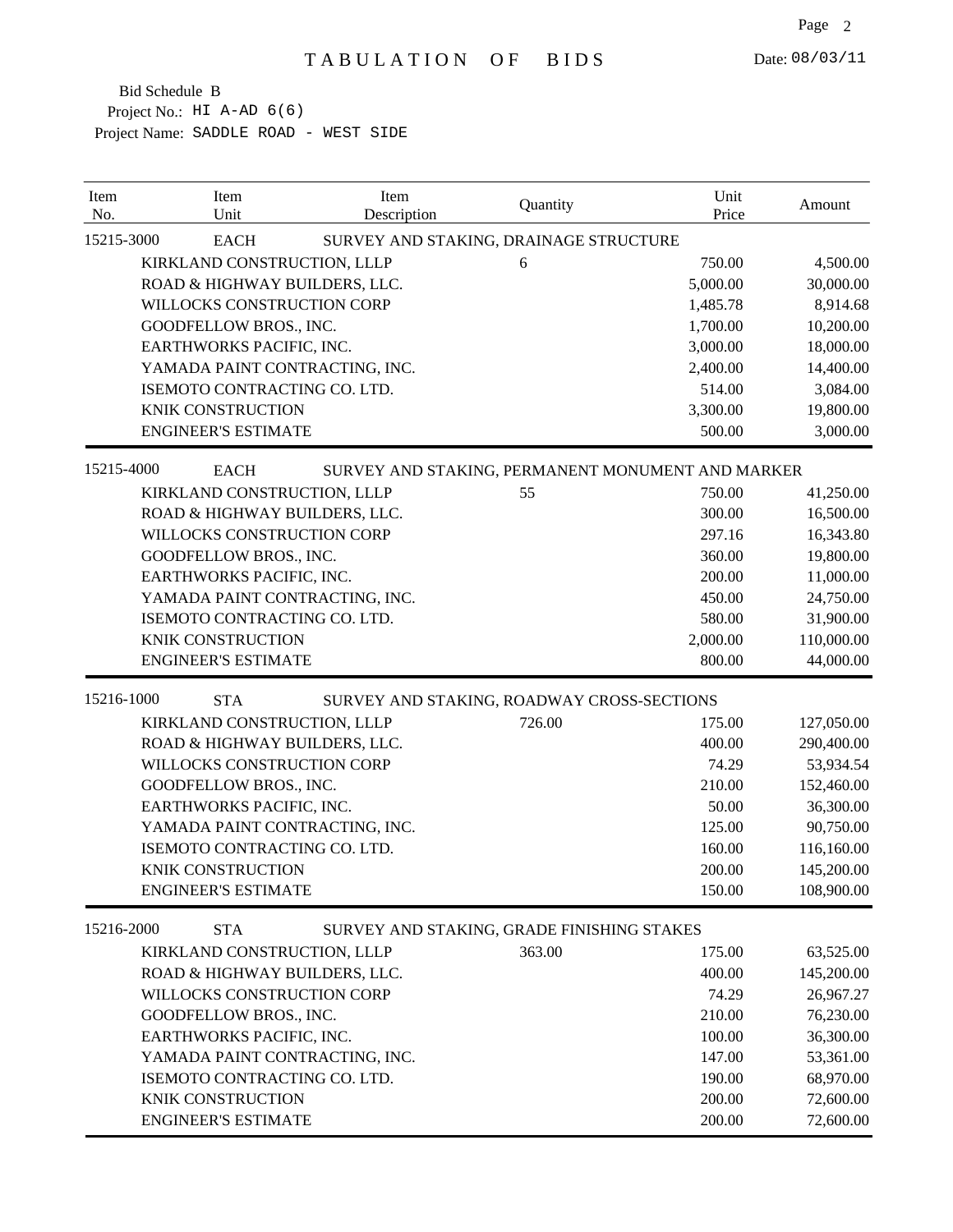| Item<br>No. | Item<br>Unit                   | Item<br>Description          | Quantity   | Unit<br>Price                                    | Amount       |
|-------------|--------------------------------|------------------------------|------------|--------------------------------------------------|--------------|
| 15301-0000  | <b>LPSM</b>                    | CONTRACTOR QUALITY CONTROL   |            |                                                  |              |
|             | KIRKLAND CONSTRUCTION, LLLP    |                              | <b>ALL</b> | 250,000.00                                       | 250,000.00   |
|             | ROAD & HIGHWAY BUILDERS, LLC.  |                              |            | 350,000.00                                       | 350,000.00   |
|             | WILLOCKS CONSTRUCTION CORP     |                              |            | 257,535.77                                       | 257, 535. 77 |
|             | GOODFELLOW BROS., INC.         |                              |            | 270,000.00                                       | 270,000.00   |
|             | EARTHWORKS PACIFIC, INC.       |                              |            | 200,000.00                                       | 200,000.00   |
|             | YAMADA PAINT CONTRACTING, INC. |                              |            | 500,000.00                                       | 500,000.00   |
|             | ISEMOTO CONTRACTING CO. LTD.   |                              |            | 820,000.00                                       | 820,000.00   |
|             | KNIK CONSTRUCTION              |                              |            | 400,000.00                                       | 400,000.00   |
|             | <b>ENGINEER'S ESTIMATE</b>     |                              |            | 280,000.00                                       | 280,000.00   |
| 15401-0000  | <b>LPSM</b>                    | <b>CONTRACTOR TESTING</b>    |            |                                                  |              |
|             | KIRKLAND CONSTRUCTION, LLLP    |                              | <b>ALL</b> | 75,000.00                                        | 75,000.00    |
|             | ROAD & HIGHWAY BUILDERS, LLC.  |                              |            | 350,000.00                                       | 350,000.00   |
|             | WILLOCKS CONSTRUCTION CORP     |                              |            | 601,445.08                                       | 601,445.08   |
|             | GOODFELLOW BROS., INC.         |                              |            | 130,000.00                                       | 130,000.00   |
|             | EARTHWORKS PACIFIC, INC.       |                              |            | 225,000.00                                       | 225,000.00   |
|             | YAMADA PAINT CONTRACTING, INC. |                              |            | 300,000.00                                       | 300,000.00   |
|             | ISEMOTO CONTRACTING CO. LTD.   |                              |            | 269,000.00                                       | 269,000.00   |
|             | <b>KNIK CONSTRUCTION</b>       |                              |            | 150,000.00                                       | 150,000.00   |
|             | <b>ENGINEER'S ESTIMATE</b>     |                              |            | 70,000.00                                        | 70,000.00    |
| 15501-0000  | <b>LPSM</b>                    | <b>CONSTRUCTION SCHEDULE</b> |            |                                                  |              |
|             | KIRKLAND CONSTRUCTION, LLLP    |                              | <b>ALL</b> | 10,000.00                                        | 10,000.00    |
|             | ROAD & HIGHWAY BUILDERS, LLC.  |                              |            | 80,000.00                                        | 80,000.00    |
|             | WILLOCKS CONSTRUCTION CORP     |                              |            | 16,095.99                                        | 16,095.99    |
|             | GOODFELLOW BROS., INC.         |                              |            | 30,000.00                                        | 30,000.00    |
|             | EARTHWORKS PACIFIC, INC.       |                              |            | 20,000.00                                        | 20,000.00    |
|             | YAMADA PAINT CONTRACTING, INC. |                              |            | 10,000.00                                        | 10,000.00    |
|             | ISEMOTO CONTRACTING CO. LTD.   |                              |            | 32,000.00                                        | 32,000.00    |
|             | KNIK CONSTRUCTION              |                              |            | 20,000.00                                        | 20,000.00    |
|             | <b>ENGINEER'S ESTIMATE</b>     |                              |            | 50,000.00                                        | 50,000.00    |
| 15703-2500  | <b>ACRE</b>                    |                              |            | SOIL EROSION CONTROL, MULCHING, HYDRAULIC METHOD |              |
|             | KIRKLAND CONSTRUCTION, LLLP    |                              | 21.0       | 2,600.00                                         | 54,600.00    |
|             | ROAD & HIGHWAY BUILDERS, LLC.  |                              |            | 4,000.00                                         | 84,000.00    |
|             | WILLOCKS CONSTRUCTION CORP     |                              |            | 5,574.05                                         | 117,055.05   |
|             | GOODFELLOW BROS., INC.         |                              |            | 4,000.00                                         | 84,000.00    |
|             | EARTHWORKS PACIFIC, INC.       |                              |            | 2,800.00                                         | 58,800.00    |
|             | YAMADA PAINT CONTRACTING, INC. |                              |            | 5,500.00                                         | 115,500.00   |
|             | ISEMOTO CONTRACTING CO. LTD.   |                              |            | 3,800.00                                         | 79,800.00    |
|             | KNIK CONSTRUCTION              |                              |            | 35,000.00                                        | 735,000.00   |
|             | <b>ENGINEER'S ESTIMATE</b>     |                              |            | 5,000.00                                         | 105,000.00   |
|             |                                |                              |            |                                                  |              |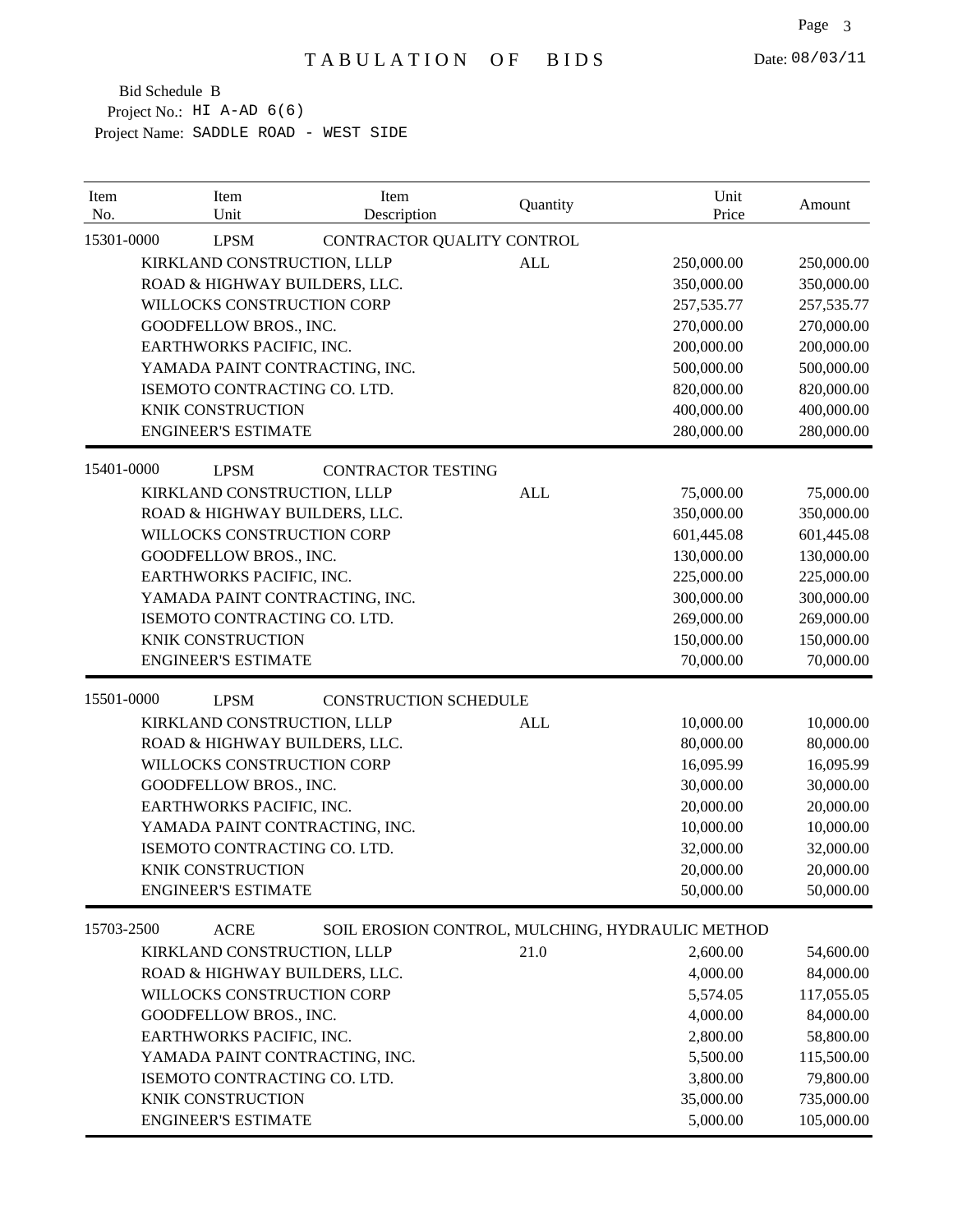| 15705-0100<br><b>LNFT</b><br>SOIL EROSION CONTROL, SILT FENCE<br>KIRKLAND CONSTRUCTION, LLLP<br>41,500<br>7.00<br>ROAD & HIGHWAY BUILDERS, LLC.<br>1.00<br>WILLOCKS CONSTRUCTION CORP<br>8.67<br>5.00<br>GOODFELLOW BROS., INC. | 290,500.00<br>41,500.00<br>359,805.00<br>207,500.00<br>249,000.00<br>83,000.00<br>415,000.00<br>352,750.00<br>332,000.00 |
|---------------------------------------------------------------------------------------------------------------------------------------------------------------------------------------------------------------------------------|--------------------------------------------------------------------------------------------------------------------------|
|                                                                                                                                                                                                                                 |                                                                                                                          |
|                                                                                                                                                                                                                                 |                                                                                                                          |
|                                                                                                                                                                                                                                 |                                                                                                                          |
|                                                                                                                                                                                                                                 |                                                                                                                          |
|                                                                                                                                                                                                                                 |                                                                                                                          |
| EARTHWORKS PACIFIC, INC.<br>6.00                                                                                                                                                                                                |                                                                                                                          |
| 2.00<br>YAMADA PAINT CONTRACTING, INC.                                                                                                                                                                                          |                                                                                                                          |
| ISEMOTO CONTRACTING CO. LTD.<br>10.00                                                                                                                                                                                           |                                                                                                                          |
| <b>KNIK CONSTRUCTION</b><br>8.50                                                                                                                                                                                                |                                                                                                                          |
| <b>ENGINEER'S ESTIMATE</b><br>8.00                                                                                                                                                                                              |                                                                                                                          |
| 15705-1400<br><b>LNFT</b><br>SOIL EROSION CONTROL, SEDIMENT LOG                                                                                                                                                                 |                                                                                                                          |
| KIRKLAND CONSTRUCTION, LLLP<br>9,160<br>15.00                                                                                                                                                                                   | 137,400.00                                                                                                               |
| ROAD & HIGHWAY BUILDERS, LLC.<br>3.00                                                                                                                                                                                           | 27,480.00                                                                                                                |
| WILLOCKS CONSTRUCTION CORP<br>11.27                                                                                                                                                                                             | 103,233.20                                                                                                               |
| <b>GOODFELLOW BROS., INC.</b><br>15.00                                                                                                                                                                                          | 137,400.00                                                                                                               |
| EARTHWORKS PACIFIC, INC.<br>14.00                                                                                                                                                                                               | 128,240.00                                                                                                               |
| YAMADA PAINT CONTRACTING, INC.<br>14.00                                                                                                                                                                                         | 128,240.00                                                                                                               |
| ISEMOTO CONTRACTING CO. LTD.<br>11.00                                                                                                                                                                                           | 100,760.00                                                                                                               |
| <b>KNIK CONSTRUCTION</b><br>25.00                                                                                                                                                                                               | 229,000.00                                                                                                               |
| <b>ENGINEER'S ESTIMATE</b><br>22.00                                                                                                                                                                                             | 201,520.00                                                                                                               |
| 15706-0200<br><b>EACH</b><br>SOIL EROSION CONTROL, CHECK DAM                                                                                                                                                                    |                                                                                                                          |
| KIRKLAND CONSTRUCTION, LLLP<br>600<br>200.00                                                                                                                                                                                    | 120,000.00                                                                                                               |
| ROAD & HIGHWAY BUILDERS, LLC.<br>100.00                                                                                                                                                                                         | 60,000.00                                                                                                                |
| WILLOCKS CONSTRUCTION CORP<br>133.72                                                                                                                                                                                            | 80,232.00                                                                                                                |
| GOODFELLOW BROS., INC.<br>150.00                                                                                                                                                                                                | 90,000.00                                                                                                                |
| EARTHWORKS PACIFIC, INC.<br>300.00                                                                                                                                                                                              | 180,000.00                                                                                                               |
| YAMADA PAINT CONTRACTING, INC.<br>120.00                                                                                                                                                                                        | 72,000.00                                                                                                                |
| ISEMOTO CONTRACTING CO. LTD.<br>360.00                                                                                                                                                                                          | 216,000.00                                                                                                               |
| <b>KNIK CONSTRUCTION</b><br>200.00                                                                                                                                                                                              | 120,000.00                                                                                                               |
| <b>ENGINEER'S ESTIMATE</b><br>100.00                                                                                                                                                                                            | 60,000.00                                                                                                                |
| 15801-0000<br><b>MGAL</b><br>WATERING FOR DUST CONTROL (AND EARTHWORK)                                                                                                                                                          |                                                                                                                          |
| KIRKLAND CONSTRUCTION, LLLP<br>50,000<br>35.00                                                                                                                                                                                  | 1,750,000.00                                                                                                             |
| 60.00<br>ROAD & HIGHWAY BUILDERS, LLC.                                                                                                                                                                                          | 3,000,000.00                                                                                                             |
| WILLOCKS CONSTRUCTION CORP<br>75.09                                                                                                                                                                                             | 3,754,500.00                                                                                                             |
| GOODFELLOW BROS., INC.<br>60.00                                                                                                                                                                                                 | 3,000,000.00                                                                                                             |
| EARTHWORKS PACIFIC, INC.<br>65.00                                                                                                                                                                                               | 3,250,000.00                                                                                                             |
| 60.00<br>YAMADA PAINT CONTRACTING, INC.                                                                                                                                                                                         | 3,000,000.00                                                                                                             |
| ISEMOTO CONTRACTING CO. LTD.<br>47.00                                                                                                                                                                                           | 2,350,000.00                                                                                                             |
| KNIK CONSTRUCTION<br>104.00                                                                                                                                                                                                     | 5,200,000.00                                                                                                             |
| <b>ENGINEER'S ESTIMATE</b><br>85.00                                                                                                                                                                                             | 4,250,000.00                                                                                                             |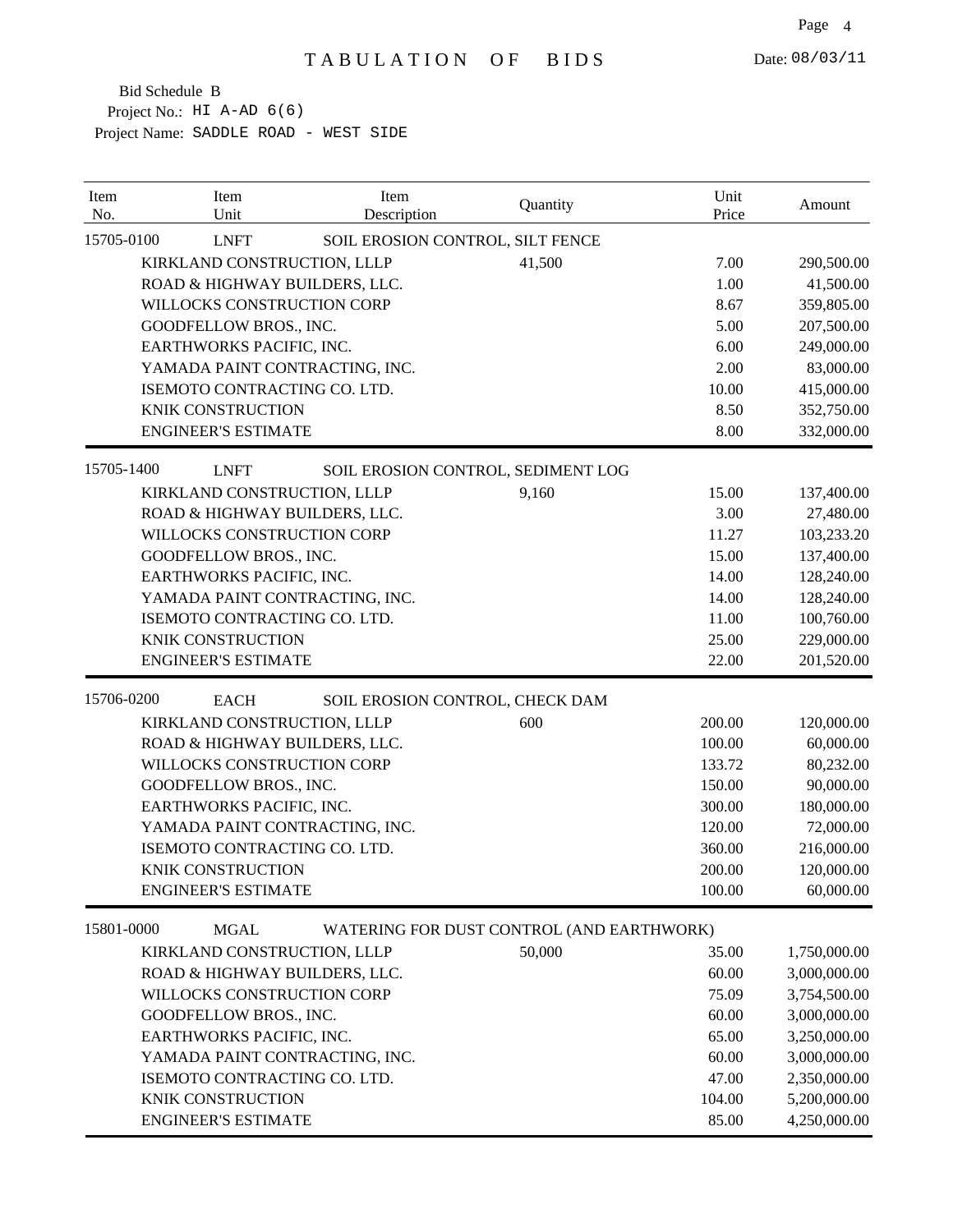| Item<br>No. | Item<br>Unit                   | Item<br>Description          | Quantity                                      | Unit<br>Price | Amount        |
|-------------|--------------------------------|------------------------------|-----------------------------------------------|---------------|---------------|
| 20101-0000  | <b>ACRE</b>                    | <b>CLEARING AND GRUBBING</b> |                                               |               |               |
|             | KIRKLAND CONSTRUCTION, LLLP    |                              | 142.0                                         | 5,000.00      | 710,000.00    |
|             | ROAD & HIGHWAY BUILDERS, LLC.  |                              |                                               | 1,200.00      | 170,400.00    |
|             | WILLOCKS CONSTRUCTION CORP     |                              |                                               | 2,278.20      | 323,504.40    |
|             | GOODFELLOW BROS., INC.         |                              |                                               | 1,200.00      | 170,400.00    |
|             | EARTHWORKS PACIFIC, INC.       |                              |                                               | 3,000.00      | 426,000.00    |
|             | YAMADA PAINT CONTRACTING, INC. |                              |                                               | 2,500.00      | 355,000.00    |
|             | ISEMOTO CONTRACTING CO. LTD.   |                              |                                               | 5,000.00      | 710,000.00    |
|             | KNIK CONSTRUCTION              |                              |                                               | 7,000.00      | 994,000.00    |
|             | <b>ENGINEER'S ESTIMATE</b>     |                              |                                               | 3,000.00      | 426,000.00    |
| 20302-0700  | <b>LNFT</b>                    | <b>REMOVAL OF FENCE</b>      |                                               |               |               |
|             | KIRKLAND CONSTRUCTION, LLLP    |                              | 1,130                                         | 5.00          | 5,650.00      |
|             | ROAD & HIGHWAY BUILDERS, LLC.  |                              |                                               | 20.00         | 22,600.00     |
|             | WILLOCKS CONSTRUCTION CORP     |                              |                                               | 4.26          | 4,813.80      |
|             | GOODFELLOW BROS., INC.         |                              |                                               | 10.00         | 11,300.00     |
|             | EARTHWORKS PACIFIC, INC.       |                              |                                               | 6.00          | 6,780.00      |
|             | YAMADA PAINT CONTRACTING, INC. |                              |                                               | 4.00          | 4,520.00      |
|             | ISEMOTO CONTRACTING CO. LTD.   |                              |                                               | 10.00         | 11,300.00     |
|             | <b>KNIK CONSTRUCTION</b>       |                              |                                               | 20.00         | 22,600.00     |
|             | <b>ENGINEER'S ESTIMATE</b>     |                              |                                               | 5.00          | 5,650.00      |
| 20401-0000  | <b>CUYD</b>                    | <b>ROADWAY EXCAVATION</b>    |                                               |               |               |
|             | KIRKLAND CONSTRUCTION, LLLP    |                              | 845,000                                       | 10.00         | 8,450,000.00  |
|             | ROAD & HIGHWAY BUILDERS, LLC.  |                              |                                               | 7.00          | 5,915,000.00  |
|             | WILLOCKS CONSTRUCTION CORP     |                              |                                               | 9.91          | 8,373,950.00  |
|             | GOODFELLOW BROS., INC.         |                              |                                               | 5.90          | 4,985,500.00  |
|             | EARTHWORKS PACIFIC, INC.       |                              |                                               | 12.75         | 10,773,750.00 |
|             | YAMADA PAINT CONTRACTING, INC. |                              |                                               | 11.00         | 9,295,000.00  |
|             | ISEMOTO CONTRACTING CO. LTD.   |                              |                                               | 13.30         | 11,238,500.00 |
|             | <b>KNIK CONSTRUCTION</b>       |                              |                                               | 9.50          | 8,027,500.00  |
|             | <b>ENGINEER'S ESTIMATE</b>     |                              |                                               | 10.00         | 8,450,000.00  |
| 20402-0000  | <b>CUYD</b>                    |                              | SUBEXCAVATION (FOUNDATION PREPARATION IN ASH) |               |               |
|             | KIRKLAND CONSTRUCTION, LLLP    |                              | 100,000                                       | 5.00          | 500,000.00    |
|             | ROAD & HIGHWAY BUILDERS, LLC.  |                              |                                               | 20.00         | 2,000,000.00  |
|             | WILLOCKS CONSTRUCTION CORP     |                              |                                               | 5.51          | 551,000.00    |
|             | GOODFELLOW BROS., INC.         |                              |                                               | 2.00          | 200,000.00    |
|             | EARTHWORKS PACIFIC, INC.       |                              |                                               | 10.00         | 1,000,000.00  |
|             | YAMADA PAINT CONTRACTING, INC. |                              |                                               | 9.00          | 900,000.00    |
|             | ISEMOTO CONTRACTING CO. LTD.   |                              |                                               | 6.20          | 620,000.00    |
|             | KNIK CONSTRUCTION              |                              |                                               | 7.50          | 750,000.00    |
|             | <b>ENGINEER'S ESTIMATE</b>     |                              |                                               | 10.00         | 1,000,000.00  |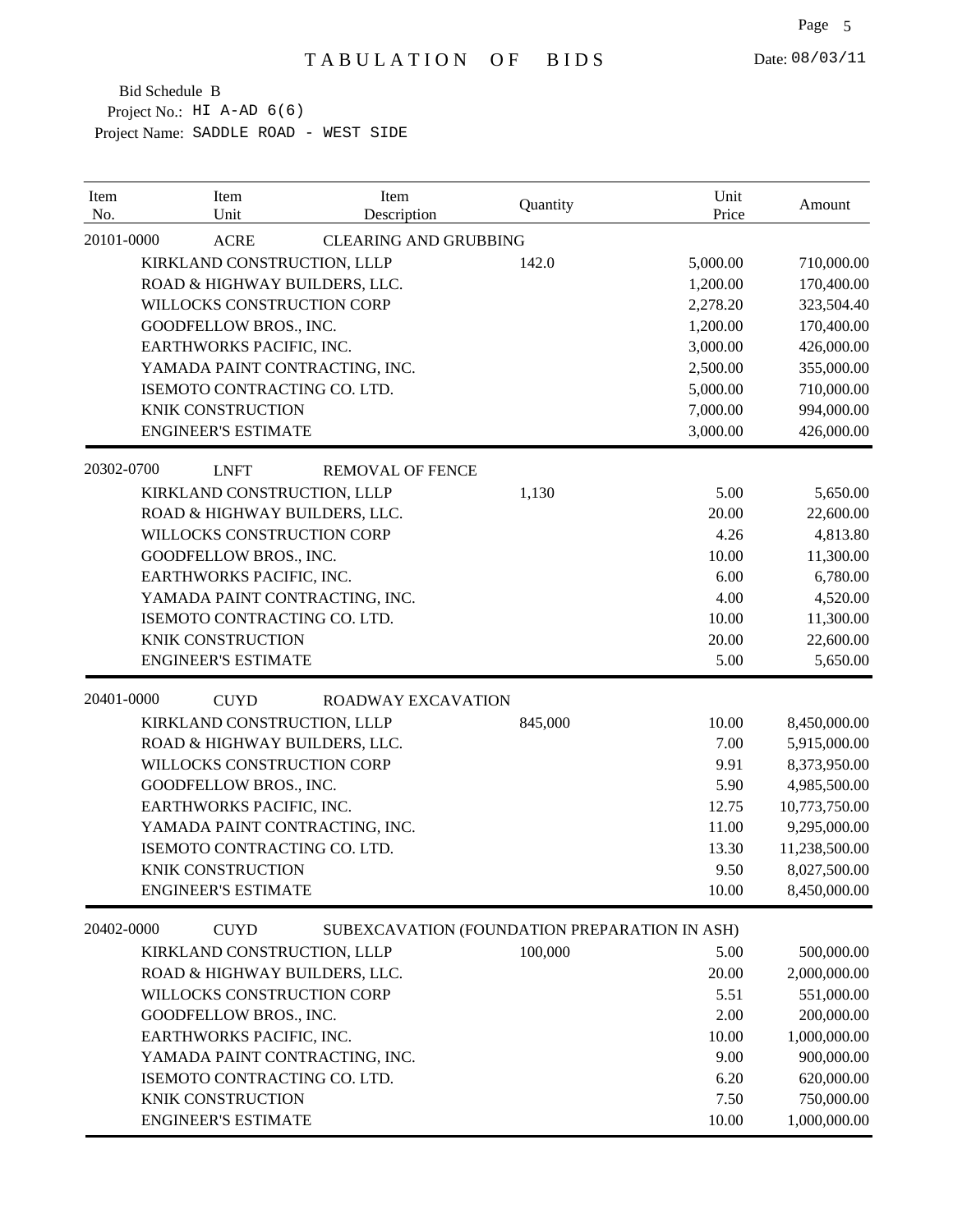| 20420-0000<br><b>EMBANKMENT CONSTRUCTION</b><br><b>CUYD</b><br>KIRKLAND CONSTRUCTION, LLLP<br>735,000<br>4.00<br>2,940,000.00<br>ROAD & HIGHWAY BUILDERS, LLC.<br>6.00<br>4,410,000.00<br>WILLOCKS CONSTRUCTION CORP<br>4.95<br>3,638,250.00<br>GOODFELLOW BROS., INC.<br>6.70<br>4,924,500.00<br>EARTHWORKS PACIFIC, INC.<br>7.50<br>5,512,500.00<br>YAMADA PAINT CONTRACTING, INC.<br>9.00<br>6,615,000.00<br>ISEMOTO CONTRACTING CO. LTD.<br>8.80<br>6,468,000.00<br>KNIK CONSTRUCTION<br>8.75<br>6,431,250.00<br><b>ENGINEER'S ESTIMATE</b><br>5.00<br>3,675,000.00<br>20443-0000<br><b>LNFT</b><br><b>BERMS</b><br>KIRKLAND CONSTRUCTION, LLLP<br>3,150<br>10.00<br>31,500.00<br>ROAD & HIGHWAY BUILDERS, LLC.<br>4.00<br>12,600.00<br>WILLOCKS CONSTRUCTION CORP<br>15.48<br>48,762.00<br>GOODFELLOW BROS., INC.<br>20.00<br>63,000.00<br>EARTHWORKS PACIFIC, INC.<br>8.00<br>25,200.00<br>YAMADA PAINT CONTRACTING, INC.<br>12.00<br>37,800.00<br>ISEMOTO CONTRACTING CO. LTD.<br>35.00<br>110,250.00<br><b>KNIK CONSTRUCTION</b><br>78,750.00<br>25.00<br><b>ENGINEER'S ESTIMATE</b><br>37,800.00<br>12.00<br>21101-1000<br>SQYD<br>ROADWAY OBLITERATION, METHOD 1 (Trails)<br>KIRKLAND CONSTRUCTION, LLLP<br>1,580<br>5.00<br>7,900.00<br>ROAD & HIGHWAY BUILDERS, LLC.<br>8.00<br>12,640.00<br>WILLOCKS CONSTRUCTION CORP<br>2.97<br>4,692.60<br>GOODFELLOW BROS., INC.<br>30.00<br>47,400.00<br>EARTHWORKS PACIFIC, INC.<br>6,320.00<br>4.00<br>YAMADA PAINT CONTRACTING, INC.<br>4.00<br>6,320.00<br>ISEMOTO CONTRACTING CO. LTD.<br>15.00<br>23,700.00<br>KNIK CONSTRUCTION<br>15.00<br>23,700.00<br><b>ENGINEER'S ESTIMATE</b><br>10.00<br>15,800.00<br>21201-0000<br><b>STA</b><br>LINEAR GRADING (CONSTRUCTION ACCESS ROAD)<br>196.00<br>509,600.00<br>KIRKLAND CONSTRUCTION, LLLP<br>2,600.00<br>ROAD & HIGHWAY BUILDERS, LLC.<br>6,000.00<br>1,176,000.00<br>WILLOCKS CONSTRUCTION CORP<br>1,547.69<br>303,347.24<br>2,800.00<br>548,800.00<br>GOODFELLOW BROS., INC.<br>EARTHWORKS PACIFIC, INC.<br>4,200.00<br>823,200.00<br>4,000.00<br>784,000.00<br>YAMADA PAINT CONTRACTING, INC.<br>ISEMOTO CONTRACTING CO. LTD.<br>1,960.00<br>384,160.00<br>7,000.00<br>KNIK CONSTRUCTION<br>1,372,000.00<br><b>ENGINEER'S ESTIMATE</b><br>2,000.00<br>392,000.00 | Item<br>No. | Item<br>Unit | Item<br>Description | Quantity | Unit<br>Price | Amount |
|------------------------------------------------------------------------------------------------------------------------------------------------------------------------------------------------------------------------------------------------------------------------------------------------------------------------------------------------------------------------------------------------------------------------------------------------------------------------------------------------------------------------------------------------------------------------------------------------------------------------------------------------------------------------------------------------------------------------------------------------------------------------------------------------------------------------------------------------------------------------------------------------------------------------------------------------------------------------------------------------------------------------------------------------------------------------------------------------------------------------------------------------------------------------------------------------------------------------------------------------------------------------------------------------------------------------------------------------------------------------------------------------------------------------------------------------------------------------------------------------------------------------------------------------------------------------------------------------------------------------------------------------------------------------------------------------------------------------------------------------------------------------------------------------------------------------------------------------------------------------------------------------------------------------------------------------------------------------------------------------------------------------------------------------------------------------------------------------------------------------------------------------------------------------------------------------------------------------------------------------------------------------------|-------------|--------------|---------------------|----------|---------------|--------|
|                                                                                                                                                                                                                                                                                                                                                                                                                                                                                                                                                                                                                                                                                                                                                                                                                                                                                                                                                                                                                                                                                                                                                                                                                                                                                                                                                                                                                                                                                                                                                                                                                                                                                                                                                                                                                                                                                                                                                                                                                                                                                                                                                                                                                                                                              |             |              |                     |          |               |        |
|                                                                                                                                                                                                                                                                                                                                                                                                                                                                                                                                                                                                                                                                                                                                                                                                                                                                                                                                                                                                                                                                                                                                                                                                                                                                                                                                                                                                                                                                                                                                                                                                                                                                                                                                                                                                                                                                                                                                                                                                                                                                                                                                                                                                                                                                              |             |              |                     |          |               |        |
|                                                                                                                                                                                                                                                                                                                                                                                                                                                                                                                                                                                                                                                                                                                                                                                                                                                                                                                                                                                                                                                                                                                                                                                                                                                                                                                                                                                                                                                                                                                                                                                                                                                                                                                                                                                                                                                                                                                                                                                                                                                                                                                                                                                                                                                                              |             |              |                     |          |               |        |
|                                                                                                                                                                                                                                                                                                                                                                                                                                                                                                                                                                                                                                                                                                                                                                                                                                                                                                                                                                                                                                                                                                                                                                                                                                                                                                                                                                                                                                                                                                                                                                                                                                                                                                                                                                                                                                                                                                                                                                                                                                                                                                                                                                                                                                                                              |             |              |                     |          |               |        |
|                                                                                                                                                                                                                                                                                                                                                                                                                                                                                                                                                                                                                                                                                                                                                                                                                                                                                                                                                                                                                                                                                                                                                                                                                                                                                                                                                                                                                                                                                                                                                                                                                                                                                                                                                                                                                                                                                                                                                                                                                                                                                                                                                                                                                                                                              |             |              |                     |          |               |        |
|                                                                                                                                                                                                                                                                                                                                                                                                                                                                                                                                                                                                                                                                                                                                                                                                                                                                                                                                                                                                                                                                                                                                                                                                                                                                                                                                                                                                                                                                                                                                                                                                                                                                                                                                                                                                                                                                                                                                                                                                                                                                                                                                                                                                                                                                              |             |              |                     |          |               |        |
|                                                                                                                                                                                                                                                                                                                                                                                                                                                                                                                                                                                                                                                                                                                                                                                                                                                                                                                                                                                                                                                                                                                                                                                                                                                                                                                                                                                                                                                                                                                                                                                                                                                                                                                                                                                                                                                                                                                                                                                                                                                                                                                                                                                                                                                                              |             |              |                     |          |               |        |
|                                                                                                                                                                                                                                                                                                                                                                                                                                                                                                                                                                                                                                                                                                                                                                                                                                                                                                                                                                                                                                                                                                                                                                                                                                                                                                                                                                                                                                                                                                                                                                                                                                                                                                                                                                                                                                                                                                                                                                                                                                                                                                                                                                                                                                                                              |             |              |                     |          |               |        |
|                                                                                                                                                                                                                                                                                                                                                                                                                                                                                                                                                                                                                                                                                                                                                                                                                                                                                                                                                                                                                                                                                                                                                                                                                                                                                                                                                                                                                                                                                                                                                                                                                                                                                                                                                                                                                                                                                                                                                                                                                                                                                                                                                                                                                                                                              |             |              |                     |          |               |        |
|                                                                                                                                                                                                                                                                                                                                                                                                                                                                                                                                                                                                                                                                                                                                                                                                                                                                                                                                                                                                                                                                                                                                                                                                                                                                                                                                                                                                                                                                                                                                                                                                                                                                                                                                                                                                                                                                                                                                                                                                                                                                                                                                                                                                                                                                              |             |              |                     |          |               |        |
|                                                                                                                                                                                                                                                                                                                                                                                                                                                                                                                                                                                                                                                                                                                                                                                                                                                                                                                                                                                                                                                                                                                                                                                                                                                                                                                                                                                                                                                                                                                                                                                                                                                                                                                                                                                                                                                                                                                                                                                                                                                                                                                                                                                                                                                                              |             |              |                     |          |               |        |
|                                                                                                                                                                                                                                                                                                                                                                                                                                                                                                                                                                                                                                                                                                                                                                                                                                                                                                                                                                                                                                                                                                                                                                                                                                                                                                                                                                                                                                                                                                                                                                                                                                                                                                                                                                                                                                                                                                                                                                                                                                                                                                                                                                                                                                                                              |             |              |                     |          |               |        |
|                                                                                                                                                                                                                                                                                                                                                                                                                                                                                                                                                                                                                                                                                                                                                                                                                                                                                                                                                                                                                                                                                                                                                                                                                                                                                                                                                                                                                                                                                                                                                                                                                                                                                                                                                                                                                                                                                                                                                                                                                                                                                                                                                                                                                                                                              |             |              |                     |          |               |        |
|                                                                                                                                                                                                                                                                                                                                                                                                                                                                                                                                                                                                                                                                                                                                                                                                                                                                                                                                                                                                                                                                                                                                                                                                                                                                                                                                                                                                                                                                                                                                                                                                                                                                                                                                                                                                                                                                                                                                                                                                                                                                                                                                                                                                                                                                              |             |              |                     |          |               |        |
|                                                                                                                                                                                                                                                                                                                                                                                                                                                                                                                                                                                                                                                                                                                                                                                                                                                                                                                                                                                                                                                                                                                                                                                                                                                                                                                                                                                                                                                                                                                                                                                                                                                                                                                                                                                                                                                                                                                                                                                                                                                                                                                                                                                                                                                                              |             |              |                     |          |               |        |
|                                                                                                                                                                                                                                                                                                                                                                                                                                                                                                                                                                                                                                                                                                                                                                                                                                                                                                                                                                                                                                                                                                                                                                                                                                                                                                                                                                                                                                                                                                                                                                                                                                                                                                                                                                                                                                                                                                                                                                                                                                                                                                                                                                                                                                                                              |             |              |                     |          |               |        |
|                                                                                                                                                                                                                                                                                                                                                                                                                                                                                                                                                                                                                                                                                                                                                                                                                                                                                                                                                                                                                                                                                                                                                                                                                                                                                                                                                                                                                                                                                                                                                                                                                                                                                                                                                                                                                                                                                                                                                                                                                                                                                                                                                                                                                                                                              |             |              |                     |          |               |        |
|                                                                                                                                                                                                                                                                                                                                                                                                                                                                                                                                                                                                                                                                                                                                                                                                                                                                                                                                                                                                                                                                                                                                                                                                                                                                                                                                                                                                                                                                                                                                                                                                                                                                                                                                                                                                                                                                                                                                                                                                                                                                                                                                                                                                                                                                              |             |              |                     |          |               |        |
|                                                                                                                                                                                                                                                                                                                                                                                                                                                                                                                                                                                                                                                                                                                                                                                                                                                                                                                                                                                                                                                                                                                                                                                                                                                                                                                                                                                                                                                                                                                                                                                                                                                                                                                                                                                                                                                                                                                                                                                                                                                                                                                                                                                                                                                                              |             |              |                     |          |               |        |
|                                                                                                                                                                                                                                                                                                                                                                                                                                                                                                                                                                                                                                                                                                                                                                                                                                                                                                                                                                                                                                                                                                                                                                                                                                                                                                                                                                                                                                                                                                                                                                                                                                                                                                                                                                                                                                                                                                                                                                                                                                                                                                                                                                                                                                                                              |             |              |                     |          |               |        |
|                                                                                                                                                                                                                                                                                                                                                                                                                                                                                                                                                                                                                                                                                                                                                                                                                                                                                                                                                                                                                                                                                                                                                                                                                                                                                                                                                                                                                                                                                                                                                                                                                                                                                                                                                                                                                                                                                                                                                                                                                                                                                                                                                                                                                                                                              |             |              |                     |          |               |        |
|                                                                                                                                                                                                                                                                                                                                                                                                                                                                                                                                                                                                                                                                                                                                                                                                                                                                                                                                                                                                                                                                                                                                                                                                                                                                                                                                                                                                                                                                                                                                                                                                                                                                                                                                                                                                                                                                                                                                                                                                                                                                                                                                                                                                                                                                              |             |              |                     |          |               |        |
|                                                                                                                                                                                                                                                                                                                                                                                                                                                                                                                                                                                                                                                                                                                                                                                                                                                                                                                                                                                                                                                                                                                                                                                                                                                                                                                                                                                                                                                                                                                                                                                                                                                                                                                                                                                                                                                                                                                                                                                                                                                                                                                                                                                                                                                                              |             |              |                     |          |               |        |
|                                                                                                                                                                                                                                                                                                                                                                                                                                                                                                                                                                                                                                                                                                                                                                                                                                                                                                                                                                                                                                                                                                                                                                                                                                                                                                                                                                                                                                                                                                                                                                                                                                                                                                                                                                                                                                                                                                                                                                                                                                                                                                                                                                                                                                                                              |             |              |                     |          |               |        |
|                                                                                                                                                                                                                                                                                                                                                                                                                                                                                                                                                                                                                                                                                                                                                                                                                                                                                                                                                                                                                                                                                                                                                                                                                                                                                                                                                                                                                                                                                                                                                                                                                                                                                                                                                                                                                                                                                                                                                                                                                                                                                                                                                                                                                                                                              |             |              |                     |          |               |        |
|                                                                                                                                                                                                                                                                                                                                                                                                                                                                                                                                                                                                                                                                                                                                                                                                                                                                                                                                                                                                                                                                                                                                                                                                                                                                                                                                                                                                                                                                                                                                                                                                                                                                                                                                                                                                                                                                                                                                                                                                                                                                                                                                                                                                                                                                              |             |              |                     |          |               |        |
|                                                                                                                                                                                                                                                                                                                                                                                                                                                                                                                                                                                                                                                                                                                                                                                                                                                                                                                                                                                                                                                                                                                                                                                                                                                                                                                                                                                                                                                                                                                                                                                                                                                                                                                                                                                                                                                                                                                                                                                                                                                                                                                                                                                                                                                                              |             |              |                     |          |               |        |
|                                                                                                                                                                                                                                                                                                                                                                                                                                                                                                                                                                                                                                                                                                                                                                                                                                                                                                                                                                                                                                                                                                                                                                                                                                                                                                                                                                                                                                                                                                                                                                                                                                                                                                                                                                                                                                                                                                                                                                                                                                                                                                                                                                                                                                                                              |             |              |                     |          |               |        |
|                                                                                                                                                                                                                                                                                                                                                                                                                                                                                                                                                                                                                                                                                                                                                                                                                                                                                                                                                                                                                                                                                                                                                                                                                                                                                                                                                                                                                                                                                                                                                                                                                                                                                                                                                                                                                                                                                                                                                                                                                                                                                                                                                                                                                                                                              |             |              |                     |          |               |        |
|                                                                                                                                                                                                                                                                                                                                                                                                                                                                                                                                                                                                                                                                                                                                                                                                                                                                                                                                                                                                                                                                                                                                                                                                                                                                                                                                                                                                                                                                                                                                                                                                                                                                                                                                                                                                                                                                                                                                                                                                                                                                                                                                                                                                                                                                              |             |              |                     |          |               |        |
|                                                                                                                                                                                                                                                                                                                                                                                                                                                                                                                                                                                                                                                                                                                                                                                                                                                                                                                                                                                                                                                                                                                                                                                                                                                                                                                                                                                                                                                                                                                                                                                                                                                                                                                                                                                                                                                                                                                                                                                                                                                                                                                                                                                                                                                                              |             |              |                     |          |               |        |
|                                                                                                                                                                                                                                                                                                                                                                                                                                                                                                                                                                                                                                                                                                                                                                                                                                                                                                                                                                                                                                                                                                                                                                                                                                                                                                                                                                                                                                                                                                                                                                                                                                                                                                                                                                                                                                                                                                                                                                                                                                                                                                                                                                                                                                                                              |             |              |                     |          |               |        |
|                                                                                                                                                                                                                                                                                                                                                                                                                                                                                                                                                                                                                                                                                                                                                                                                                                                                                                                                                                                                                                                                                                                                                                                                                                                                                                                                                                                                                                                                                                                                                                                                                                                                                                                                                                                                                                                                                                                                                                                                                                                                                                                                                                                                                                                                              |             |              |                     |          |               |        |
|                                                                                                                                                                                                                                                                                                                                                                                                                                                                                                                                                                                                                                                                                                                                                                                                                                                                                                                                                                                                                                                                                                                                                                                                                                                                                                                                                                                                                                                                                                                                                                                                                                                                                                                                                                                                                                                                                                                                                                                                                                                                                                                                                                                                                                                                              |             |              |                     |          |               |        |
|                                                                                                                                                                                                                                                                                                                                                                                                                                                                                                                                                                                                                                                                                                                                                                                                                                                                                                                                                                                                                                                                                                                                                                                                                                                                                                                                                                                                                                                                                                                                                                                                                                                                                                                                                                                                                                                                                                                                                                                                                                                                                                                                                                                                                                                                              |             |              |                     |          |               |        |
|                                                                                                                                                                                                                                                                                                                                                                                                                                                                                                                                                                                                                                                                                                                                                                                                                                                                                                                                                                                                                                                                                                                                                                                                                                                                                                                                                                                                                                                                                                                                                                                                                                                                                                                                                                                                                                                                                                                                                                                                                                                                                                                                                                                                                                                                              |             |              |                     |          |               |        |
|                                                                                                                                                                                                                                                                                                                                                                                                                                                                                                                                                                                                                                                                                                                                                                                                                                                                                                                                                                                                                                                                                                                                                                                                                                                                                                                                                                                                                                                                                                                                                                                                                                                                                                                                                                                                                                                                                                                                                                                                                                                                                                                                                                                                                                                                              |             |              |                     |          |               |        |
|                                                                                                                                                                                                                                                                                                                                                                                                                                                                                                                                                                                                                                                                                                                                                                                                                                                                                                                                                                                                                                                                                                                                                                                                                                                                                                                                                                                                                                                                                                                                                                                                                                                                                                                                                                                                                                                                                                                                                                                                                                                                                                                                                                                                                                                                              |             |              |                     |          |               |        |
|                                                                                                                                                                                                                                                                                                                                                                                                                                                                                                                                                                                                                                                                                                                                                                                                                                                                                                                                                                                                                                                                                                                                                                                                                                                                                                                                                                                                                                                                                                                                                                                                                                                                                                                                                                                                                                                                                                                                                                                                                                                                                                                                                                                                                                                                              |             |              |                     |          |               |        |
|                                                                                                                                                                                                                                                                                                                                                                                                                                                                                                                                                                                                                                                                                                                                                                                                                                                                                                                                                                                                                                                                                                                                                                                                                                                                                                                                                                                                                                                                                                                                                                                                                                                                                                                                                                                                                                                                                                                                                                                                                                                                                                                                                                                                                                                                              |             |              |                     |          |               |        |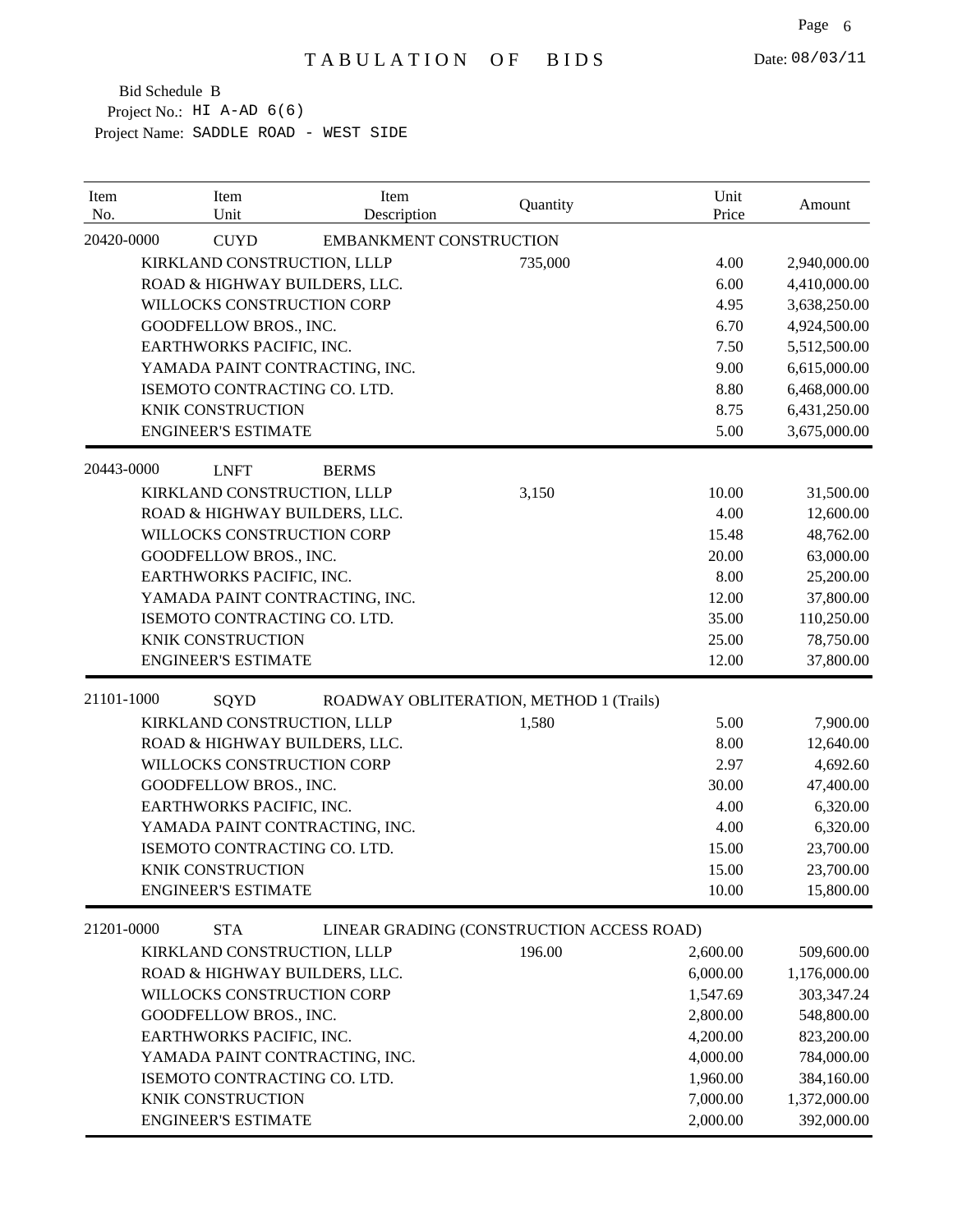| Description<br>25101-1000<br><b>CUYD</b><br>PLACED RIPRAP, CLASS 1<br>KIRKLAND CONSTRUCTION, LLLP<br>70<br>45.00<br>ROAD & HIGHWAY BUILDERS, LLC.<br>250.00<br>17,500.00<br>WILLOCKS CONSTRUCTION CORP<br>98.24<br>GOODFELLOW BROS., INC.<br>130.00<br>EARTHWORKS PACIFIC, INC.<br>140.00<br>YAMADA PAINT CONTRACTING, INC.<br>80.00<br>ISEMOTO CONTRACTING CO. LTD.<br>144.00<br>10,080.00<br>155.00<br>KNIK CONSTRUCTION<br>10,850.00<br><b>ENGINEER'S ESTIMATE</b><br>50.00<br>25101-2000<br><b>CUYD</b><br>PLACED RIPRAP, CLASS 2<br>KIRKLAND CONSTRUCTION, LLLP<br>50.00<br>2,720<br>136,000.00<br>ROAD & HIGHWAY BUILDERS, LLC.<br>70.00<br>190,400.00<br>WILLOCKS CONSTRUCTION CORP<br>56.96<br>154,931.20<br>GOODFELLOW BROS., INC.<br>80.00<br>217,600.00<br>EARTHWORKS PACIFIC, INC.<br>110.00<br>299,200.00<br>YAMADA PAINT CONTRACTING, INC.<br>80.00<br>217,600.00<br>ISEMOTO CONTRACTING CO. LTD.<br>105.00<br>285,600.00<br>KNIK CONSTRUCTION<br>180.00 | Amount     |
|------------------------------------------------------------------------------------------------------------------------------------------------------------------------------------------------------------------------------------------------------------------------------------------------------------------------------------------------------------------------------------------------------------------------------------------------------------------------------------------------------------------------------------------------------------------------------------------------------------------------------------------------------------------------------------------------------------------------------------------------------------------------------------------------------------------------------------------------------------------------------------------------------------------------------------------------------------------------|------------|
|                                                                                                                                                                                                                                                                                                                                                                                                                                                                                                                                                                                                                                                                                                                                                                                                                                                                                                                                                                        |            |
|                                                                                                                                                                                                                                                                                                                                                                                                                                                                                                                                                                                                                                                                                                                                                                                                                                                                                                                                                                        | 3,150.00   |
|                                                                                                                                                                                                                                                                                                                                                                                                                                                                                                                                                                                                                                                                                                                                                                                                                                                                                                                                                                        |            |
|                                                                                                                                                                                                                                                                                                                                                                                                                                                                                                                                                                                                                                                                                                                                                                                                                                                                                                                                                                        | 6,876.80   |
|                                                                                                                                                                                                                                                                                                                                                                                                                                                                                                                                                                                                                                                                                                                                                                                                                                                                                                                                                                        | 9,100.00   |
|                                                                                                                                                                                                                                                                                                                                                                                                                                                                                                                                                                                                                                                                                                                                                                                                                                                                                                                                                                        | 9,800.00   |
|                                                                                                                                                                                                                                                                                                                                                                                                                                                                                                                                                                                                                                                                                                                                                                                                                                                                                                                                                                        | 5,600.00   |
|                                                                                                                                                                                                                                                                                                                                                                                                                                                                                                                                                                                                                                                                                                                                                                                                                                                                                                                                                                        |            |
|                                                                                                                                                                                                                                                                                                                                                                                                                                                                                                                                                                                                                                                                                                                                                                                                                                                                                                                                                                        |            |
|                                                                                                                                                                                                                                                                                                                                                                                                                                                                                                                                                                                                                                                                                                                                                                                                                                                                                                                                                                        | 3,500.00   |
|                                                                                                                                                                                                                                                                                                                                                                                                                                                                                                                                                                                                                                                                                                                                                                                                                                                                                                                                                                        |            |
|                                                                                                                                                                                                                                                                                                                                                                                                                                                                                                                                                                                                                                                                                                                                                                                                                                                                                                                                                                        |            |
|                                                                                                                                                                                                                                                                                                                                                                                                                                                                                                                                                                                                                                                                                                                                                                                                                                                                                                                                                                        |            |
|                                                                                                                                                                                                                                                                                                                                                                                                                                                                                                                                                                                                                                                                                                                                                                                                                                                                                                                                                                        |            |
|                                                                                                                                                                                                                                                                                                                                                                                                                                                                                                                                                                                                                                                                                                                                                                                                                                                                                                                                                                        |            |
|                                                                                                                                                                                                                                                                                                                                                                                                                                                                                                                                                                                                                                                                                                                                                                                                                                                                                                                                                                        |            |
|                                                                                                                                                                                                                                                                                                                                                                                                                                                                                                                                                                                                                                                                                                                                                                                                                                                                                                                                                                        |            |
|                                                                                                                                                                                                                                                                                                                                                                                                                                                                                                                                                                                                                                                                                                                                                                                                                                                                                                                                                                        |            |
|                                                                                                                                                                                                                                                                                                                                                                                                                                                                                                                                                                                                                                                                                                                                                                                                                                                                                                                                                                        | 489,600.00 |
| <b>ENGINEER'S ESTIMATE</b><br>217,600.00<br>80.00                                                                                                                                                                                                                                                                                                                                                                                                                                                                                                                                                                                                                                                                                                                                                                                                                                                                                                                      |            |
| 25101-3000<br><b>CUYD</b><br>PLACED RIPRAP, CLASS 3                                                                                                                                                                                                                                                                                                                                                                                                                                                                                                                                                                                                                                                                                                                                                                                                                                                                                                                    |            |
| KIRKLAND CONSTRUCTION, LLLP<br>55.00<br>2,600<br>143,000.00                                                                                                                                                                                                                                                                                                                                                                                                                                                                                                                                                                                                                                                                                                                                                                                                                                                                                                            |            |
| ROAD & HIGHWAY BUILDERS, LLC.<br>70.00<br>182,000.00                                                                                                                                                                                                                                                                                                                                                                                                                                                                                                                                                                                                                                                                                                                                                                                                                                                                                                                   |            |
| WILLOCKS CONSTRUCTION CORP<br>59.43<br>154,518.00                                                                                                                                                                                                                                                                                                                                                                                                                                                                                                                                                                                                                                                                                                                                                                                                                                                                                                                      |            |
| GOODFELLOW BROS., INC.<br>90.00<br>234,000.00                                                                                                                                                                                                                                                                                                                                                                                                                                                                                                                                                                                                                                                                                                                                                                                                                                                                                                                          |            |
| EARTHWORKS PACIFIC, INC.<br>110.00<br>286,000.00                                                                                                                                                                                                                                                                                                                                                                                                                                                                                                                                                                                                                                                                                                                                                                                                                                                                                                                       |            |
| YAMADA PAINT CONTRACTING, INC.<br>80.00<br>208,000.00                                                                                                                                                                                                                                                                                                                                                                                                                                                                                                                                                                                                                                                                                                                                                                                                                                                                                                                  |            |
| ISEMOTO CONTRACTING CO. LTD.<br>80.00<br>208,000.00                                                                                                                                                                                                                                                                                                                                                                                                                                                                                                                                                                                                                                                                                                                                                                                                                                                                                                                    |            |
| KNIK CONSTRUCTION<br>205.00<br>533,000.00                                                                                                                                                                                                                                                                                                                                                                                                                                                                                                                                                                                                                                                                                                                                                                                                                                                                                                                              |            |
| 100.00<br>260,000.00<br><b>ENGINEER'S ESTIMATE</b>                                                                                                                                                                                                                                                                                                                                                                                                                                                                                                                                                                                                                                                                                                                                                                                                                                                                                                                     |            |
| 25101-4000<br><b>CUYD</b><br>PLACED RIPRAP, CLASS 4                                                                                                                                                                                                                                                                                                                                                                                                                                                                                                                                                                                                                                                                                                                                                                                                                                                                                                                    |            |
| KIRKLAND CONSTRUCTION, LLLP<br>60.00<br>2,050<br>123,000.00                                                                                                                                                                                                                                                                                                                                                                                                                                                                                                                                                                                                                                                                                                                                                                                                                                                                                                            |            |
| ROAD & HIGHWAY BUILDERS, LLC.<br>70.00<br>143,500.00                                                                                                                                                                                                                                                                                                                                                                                                                                                                                                                                                                                                                                                                                                                                                                                                                                                                                                                   |            |
| WILLOCKS CONSTRUCTION CORP<br>61.91<br>126,915.50                                                                                                                                                                                                                                                                                                                                                                                                                                                                                                                                                                                                                                                                                                                                                                                                                                                                                                                      |            |
| 100.00<br>GOODFELLOW BROS., INC.<br>205,000.00                                                                                                                                                                                                                                                                                                                                                                                                                                                                                                                                                                                                                                                                                                                                                                                                                                                                                                                         |            |
| EARTHWORKS PACIFIC, INC.<br>100.00<br>205,000.00                                                                                                                                                                                                                                                                                                                                                                                                                                                                                                                                                                                                                                                                                                                                                                                                                                                                                                                       |            |
| YAMADA PAINT CONTRACTING, INC.<br>85.00<br>174,250.00                                                                                                                                                                                                                                                                                                                                                                                                                                                                                                                                                                                                                                                                                                                                                                                                                                                                                                                  |            |
| ISEMOTO CONTRACTING CO. LTD.<br>65.00<br>133,250.00                                                                                                                                                                                                                                                                                                                                                                                                                                                                                                                                                                                                                                                                                                                                                                                                                                                                                                                    |            |
| 300.00<br>615,000.00<br>KNIK CONSTRUCTION                                                                                                                                                                                                                                                                                                                                                                                                                                                                                                                                                                                                                                                                                                                                                                                                                                                                                                                              |            |
| 246,000.00<br><b>ENGINEER'S ESTIMATE</b><br>120.00                                                                                                                                                                                                                                                                                                                                                                                                                                                                                                                                                                                                                                                                                                                                                                                                                                                                                                                     |            |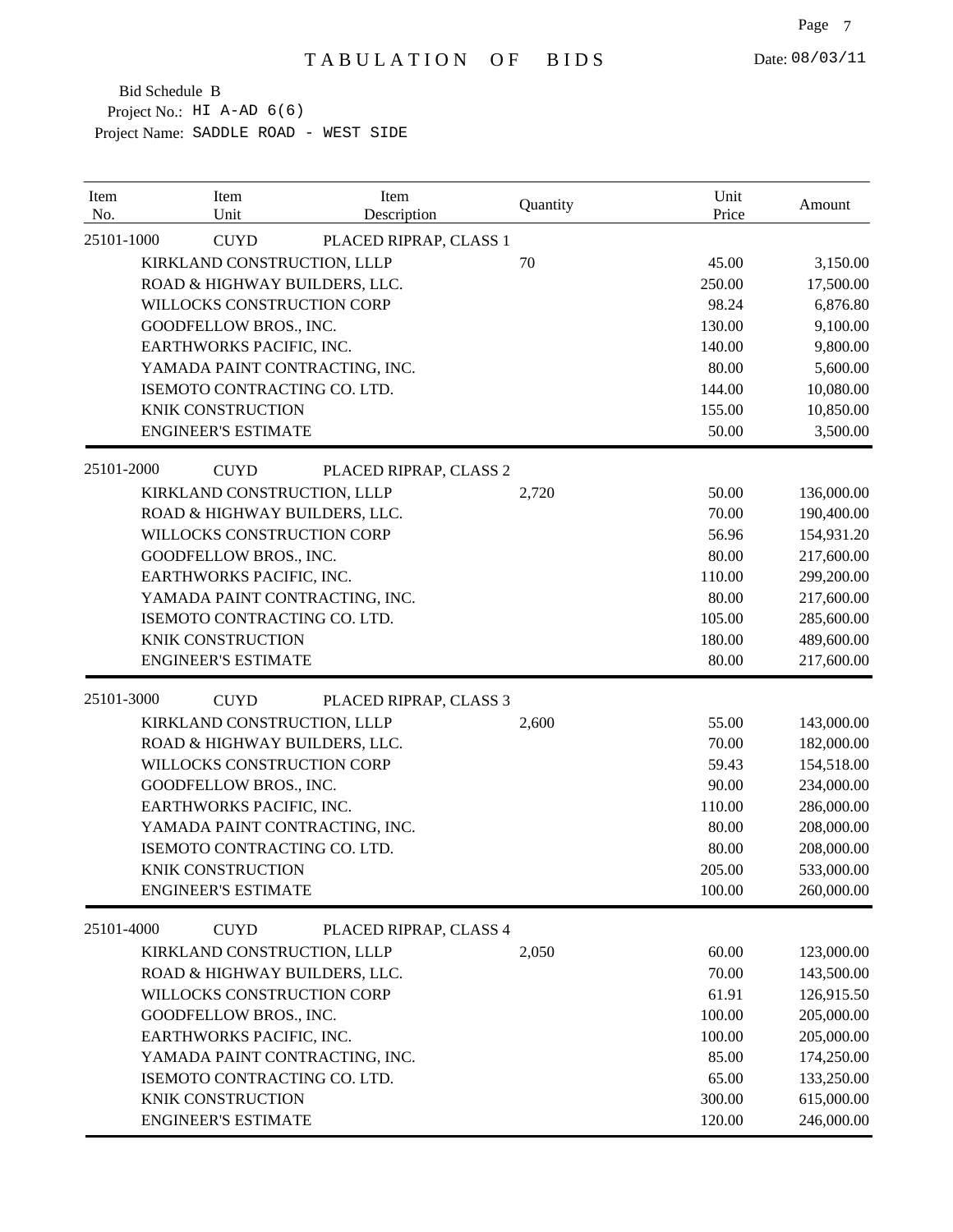| Item<br>No. | Item<br>Unit                   | Item<br>Description                            | Quantity | Unit<br>Price | Amount     |
|-------------|--------------------------------|------------------------------------------------|----------|---------------|------------|
| 25110-2000  | <b>CUYD</b>                    | <b>GROUTED RIPRAP, CLASS 2</b>                 |          |               |            |
|             | KIRKLAND CONSTRUCTION, LLLP    |                                                | 260      | 300.00        | 78,000.00  |
|             | ROAD & HIGHWAY BUILDERS, LLC.  |                                                |          | 150.00        | 39,000.00  |
|             | WILLOCKS CONSTRUCTION CORP     |                                                |          | 142.39        | 37,021.40  |
|             | GOODFELLOW BROS., INC.         |                                                |          | 390.00        | 101,400.00 |
|             | EARTHWORKS PACIFIC, INC.       |                                                |          | 225.00        | 58,500.00  |
|             | YAMADA PAINT CONTRACTING, INC. |                                                |          | 450.00        | 117,000.00 |
|             | ISEMOTO CONTRACTING CO. LTD.   |                                                |          | 560.00        | 145,600.00 |
|             | <b>KNIK CONSTRUCTION</b>       |                                                |          | 365.00        | 94,900.00  |
|             | <b>ENGINEER'S ESTIMATE</b>     |                                                |          | 400.00        | 104,000.00 |
| 25110-3000  | <b>CUYD</b>                    | <b>GROUTED RIPRAP, CLASS 3</b>                 |          |               |            |
|             | KIRKLAND CONSTRUCTION, LLLP    |                                                | 780      | 350.00        | 273,000.00 |
|             | ROAD & HIGHWAY BUILDERS, LLC.  |                                                |          | 150.00        | 117,000.00 |
|             | WILLOCKS CONSTRUCTION CORP     |                                                |          | 191.91        | 149,689.80 |
|             | GOODFELLOW BROS., INC.         |                                                |          | 400.00        | 312,000.00 |
|             | EARTHWORKS PACIFIC, INC.       |                                                |          | 210.00        | 163,800.00 |
|             | YAMADA PAINT CONTRACTING, INC. |                                                |          | 600.00        | 468,000.00 |
|             | ISEMOTO CONTRACTING CO. LTD.   |                                                |          | 453.00        | 353,340.00 |
|             | <b>KNIK CONSTRUCTION</b>       |                                                |          | 425.00        | 331,500.00 |
|             | <b>ENGINEER'S ESTIMATE</b>     |                                                |          | 550.00        | 429,000.00 |
| 30608-0000  | <b>GAL</b>                     | <b>DUST PALLIATIVE APPLICATION</b>             |          |               |            |
|             | KIRKLAND CONSTRUCTION, LLLP    |                                                | 40,000   | 12.00         | 480,000.00 |
|             | ROAD & HIGHWAY BUILDERS, LLC.  |                                                |          | 2.00          | 80,000.00  |
|             | WILLOCKS CONSTRUCTION CORP     |                                                |          | 16.10         | 644,000.00 |
|             | GOODFELLOW BROS., INC.         |                                                |          | 12.00         | 480,000.00 |
|             | EARTHWORKS PACIFIC, INC.       |                                                |          | 12.00         | 480,000.00 |
|             | YAMADA PAINT CONTRACTING, INC. |                                                |          | 10.00         | 400,000.00 |
|             | ISEMOTO CONTRACTING CO. LTD.   |                                                |          | 14.00         | 560,000.00 |
|             | <b>KNIK CONSTRUCTION</b>       |                                                |          | 10.00         | 400,000.00 |
|             | <b>ENGINEER'S ESTIMATE</b>     |                                                |          | 8.00          | 320,000.00 |
| 41101-3000  | <b>TON</b>                     | PRIME COAT GRADE CSS-1, CSS-1H, SS-1, OR SS-1H |          |               |            |
|             | KIRKLAND CONSTRUCTION, LLLP    |                                                | 140      | 3,000.00      | 420,000.00 |
|             | ROAD & HIGHWAY BUILDERS, LLC.  |                                                |          | 300.00        | 42,000.00  |
|             | WILLOCKS CONSTRUCTION CORP     |                                                |          | 3,219.20      | 450,688.00 |
|             | GOODFELLOW BROS., INC.         |                                                |          | 1,500.00      | 210,000.00 |
|             | EARTHWORKS PACIFIC, INC.       |                                                |          | 2,850.00      | 399,000.00 |
|             | YAMADA PAINT CONTRACTING, INC. |                                                |          | 2,600.00      | 364,000.00 |
|             | ISEMOTO CONTRACTING CO. LTD.   |                                                |          | 2,800.00      | 392,000.00 |
|             | KNIK CONSTRUCTION              |                                                |          | 1,600.00      | 224,000.00 |
|             | <b>ENGINEER'S ESTIMATE</b>     |                                                |          | 2,000.00      | 280,000.00 |
|             |                                |                                                |          |               |            |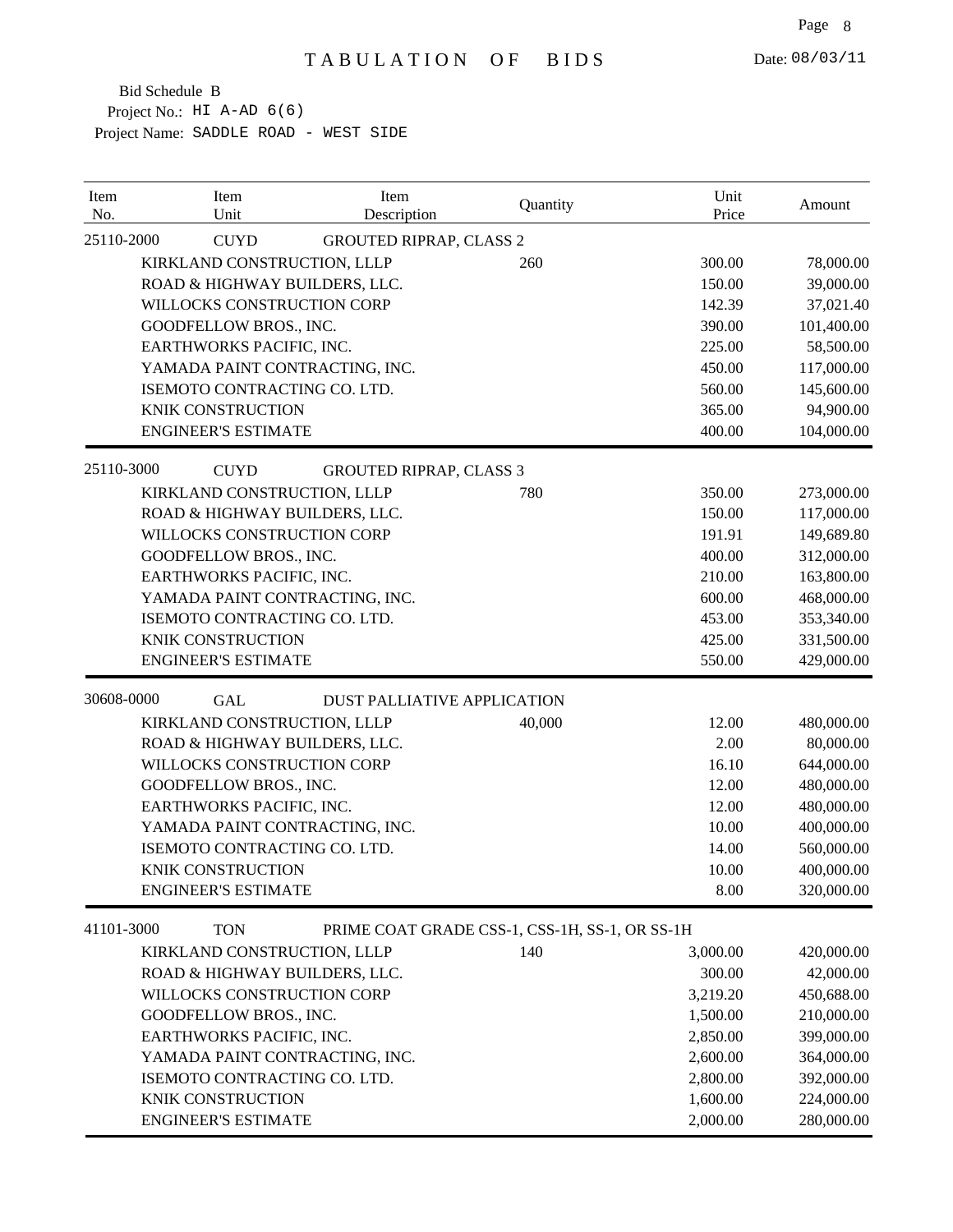| 60101-0000<br><b>CUYD</b><br><b>CONCRETE</b><br>KIRKLAND CONSTRUCTION, LLLP<br>100<br>1,250.00<br>ROAD & HIGHWAY BUILDERS, LLC.<br>1,100.00<br>WILLOCKS CONSTRUCTION CORP<br>1,246.14<br>GOODFELLOW BROS., INC.<br>1,000.00<br>EARTHWORKS PACIFIC, INC.<br>1,750.00<br>YAMADA PAINT CONTRACTING, INC.<br>960.00<br>ISEMOTO CONTRACTING CO. LTD.<br>1,440.00<br>KNIK CONSTRUCTION<br>1,000.00<br><b>ENGINEER'S ESTIMATE</b><br>850.00<br>60201-0400<br><b>LNFT</b><br>12-INCH PIPE CULVERT (UTILITIES)<br>KIRKLAND CONSTRUCTION, LLLP<br>400<br>150.00<br>ROAD & HIGHWAY BUILDERS, LLC.<br>130.00<br>WILLOCKS CONSTRUCTION CORP<br>74.44<br>GOODFELLOW BROS., INC.<br>150.00<br>65.00<br>EARTHWORKS PACIFIC, INC.<br>150.00<br>YAMADA PAINT CONTRACTING, INC.<br>ISEMOTO CONTRACTING CO. LTD.<br>145.00<br><b>KNIK CONSTRUCTION</b><br>90.00<br><b>ENGINEER'S ESTIMATE</b><br>30.00<br>60201-1000<br><b>LNFT</b><br><b>36-INCH PIPE CULVERT</b><br>KIRKLAND CONSTRUCTION, LLLP<br>470<br>200.00<br>ROAD & HIGHWAY BUILDERS, LLC.<br>150.00<br>WILLOCKS CONSTRUCTION CORP<br>238.12<br>GOODFELLOW BROS., INC.<br>250.00<br>EARTHWORKS PACIFIC, INC.<br>130.00<br>YAMADA PAINT CONTRACTING, INC.<br>150.00<br>ISEMOTO CONTRACTING CO. LTD.<br>370.00<br>KNIK CONSTRUCTION<br>160.00<br>140.00<br><b>ENGINEER'S ESTIMATE</b><br>60201-1100<br><b>LNFT</b><br><b>42-INCH PIPE CULVERT</b><br>KIRKLAND CONSTRUCTION, LLLP<br>200<br>250.00<br>ROAD & HIGHWAY BUILDERS, LLC.<br>160.00<br>WILLOCKS CONSTRUCTION CORP<br>291.12 | Item<br>No. | Item<br>Unit | Item<br>Description | Quantity | Unit<br>Price | Amount     |
|-------------------------------------------------------------------------------------------------------------------------------------------------------------------------------------------------------------------------------------------------------------------------------------------------------------------------------------------------------------------------------------------------------------------------------------------------------------------------------------------------------------------------------------------------------------------------------------------------------------------------------------------------------------------------------------------------------------------------------------------------------------------------------------------------------------------------------------------------------------------------------------------------------------------------------------------------------------------------------------------------------------------------------------------------------------------------------------------------------------------------------------------------------------------------------------------------------------------------------------------------------------------------------------------------------------------------------------------------------------------------------------------------------------------------------------------------------------------------------------------------------------------------|-------------|--------------|---------------------|----------|---------------|------------|
|                                                                                                                                                                                                                                                                                                                                                                                                                                                                                                                                                                                                                                                                                                                                                                                                                                                                                                                                                                                                                                                                                                                                                                                                                                                                                                                                                                                                                                                                                                                         |             |              |                     |          |               |            |
|                                                                                                                                                                                                                                                                                                                                                                                                                                                                                                                                                                                                                                                                                                                                                                                                                                                                                                                                                                                                                                                                                                                                                                                                                                                                                                                                                                                                                                                                                                                         |             |              |                     |          |               | 125,000.00 |
|                                                                                                                                                                                                                                                                                                                                                                                                                                                                                                                                                                                                                                                                                                                                                                                                                                                                                                                                                                                                                                                                                                                                                                                                                                                                                                                                                                                                                                                                                                                         |             |              |                     |          |               | 110,000.00 |
|                                                                                                                                                                                                                                                                                                                                                                                                                                                                                                                                                                                                                                                                                                                                                                                                                                                                                                                                                                                                                                                                                                                                                                                                                                                                                                                                                                                                                                                                                                                         |             |              |                     |          |               | 124,614.00 |
|                                                                                                                                                                                                                                                                                                                                                                                                                                                                                                                                                                                                                                                                                                                                                                                                                                                                                                                                                                                                                                                                                                                                                                                                                                                                                                                                                                                                                                                                                                                         |             |              |                     |          |               | 100,000.00 |
|                                                                                                                                                                                                                                                                                                                                                                                                                                                                                                                                                                                                                                                                                                                                                                                                                                                                                                                                                                                                                                                                                                                                                                                                                                                                                                                                                                                                                                                                                                                         |             |              |                     |          |               | 175,000.00 |
|                                                                                                                                                                                                                                                                                                                                                                                                                                                                                                                                                                                                                                                                                                                                                                                                                                                                                                                                                                                                                                                                                                                                                                                                                                                                                                                                                                                                                                                                                                                         |             |              |                     |          |               | 96,000.00  |
|                                                                                                                                                                                                                                                                                                                                                                                                                                                                                                                                                                                                                                                                                                                                                                                                                                                                                                                                                                                                                                                                                                                                                                                                                                                                                                                                                                                                                                                                                                                         |             |              |                     |          |               | 144,000.00 |
|                                                                                                                                                                                                                                                                                                                                                                                                                                                                                                                                                                                                                                                                                                                                                                                                                                                                                                                                                                                                                                                                                                                                                                                                                                                                                                                                                                                                                                                                                                                         |             |              |                     |          |               | 100,000.00 |
|                                                                                                                                                                                                                                                                                                                                                                                                                                                                                                                                                                                                                                                                                                                                                                                                                                                                                                                                                                                                                                                                                                                                                                                                                                                                                                                                                                                                                                                                                                                         |             |              |                     |          |               | 85,000.00  |
|                                                                                                                                                                                                                                                                                                                                                                                                                                                                                                                                                                                                                                                                                                                                                                                                                                                                                                                                                                                                                                                                                                                                                                                                                                                                                                                                                                                                                                                                                                                         |             |              |                     |          |               |            |
|                                                                                                                                                                                                                                                                                                                                                                                                                                                                                                                                                                                                                                                                                                                                                                                                                                                                                                                                                                                                                                                                                                                                                                                                                                                                                                                                                                                                                                                                                                                         |             |              |                     |          |               | 60,000.00  |
|                                                                                                                                                                                                                                                                                                                                                                                                                                                                                                                                                                                                                                                                                                                                                                                                                                                                                                                                                                                                                                                                                                                                                                                                                                                                                                                                                                                                                                                                                                                         |             |              |                     |          |               | 52,000.00  |
|                                                                                                                                                                                                                                                                                                                                                                                                                                                                                                                                                                                                                                                                                                                                                                                                                                                                                                                                                                                                                                                                                                                                                                                                                                                                                                                                                                                                                                                                                                                         |             |              |                     |          |               | 29,776.00  |
|                                                                                                                                                                                                                                                                                                                                                                                                                                                                                                                                                                                                                                                                                                                                                                                                                                                                                                                                                                                                                                                                                                                                                                                                                                                                                                                                                                                                                                                                                                                         |             |              |                     |          |               | 60,000.00  |
|                                                                                                                                                                                                                                                                                                                                                                                                                                                                                                                                                                                                                                                                                                                                                                                                                                                                                                                                                                                                                                                                                                                                                                                                                                                                                                                                                                                                                                                                                                                         |             |              |                     |          |               | 26,000.00  |
|                                                                                                                                                                                                                                                                                                                                                                                                                                                                                                                                                                                                                                                                                                                                                                                                                                                                                                                                                                                                                                                                                                                                                                                                                                                                                                                                                                                                                                                                                                                         |             |              |                     |          |               | 60,000.00  |
|                                                                                                                                                                                                                                                                                                                                                                                                                                                                                                                                                                                                                                                                                                                                                                                                                                                                                                                                                                                                                                                                                                                                                                                                                                                                                                                                                                                                                                                                                                                         |             |              |                     |          |               | 58,000.00  |
|                                                                                                                                                                                                                                                                                                                                                                                                                                                                                                                                                                                                                                                                                                                                                                                                                                                                                                                                                                                                                                                                                                                                                                                                                                                                                                                                                                                                                                                                                                                         |             |              |                     |          |               | 36,000.00  |
|                                                                                                                                                                                                                                                                                                                                                                                                                                                                                                                                                                                                                                                                                                                                                                                                                                                                                                                                                                                                                                                                                                                                                                                                                                                                                                                                                                                                                                                                                                                         |             |              |                     |          |               | 12,000.00  |
|                                                                                                                                                                                                                                                                                                                                                                                                                                                                                                                                                                                                                                                                                                                                                                                                                                                                                                                                                                                                                                                                                                                                                                                                                                                                                                                                                                                                                                                                                                                         |             |              |                     |          |               |            |
|                                                                                                                                                                                                                                                                                                                                                                                                                                                                                                                                                                                                                                                                                                                                                                                                                                                                                                                                                                                                                                                                                                                                                                                                                                                                                                                                                                                                                                                                                                                         |             |              |                     |          |               | 94,000.00  |
|                                                                                                                                                                                                                                                                                                                                                                                                                                                                                                                                                                                                                                                                                                                                                                                                                                                                                                                                                                                                                                                                                                                                                                                                                                                                                                                                                                                                                                                                                                                         |             |              |                     |          |               | 70,500.00  |
|                                                                                                                                                                                                                                                                                                                                                                                                                                                                                                                                                                                                                                                                                                                                                                                                                                                                                                                                                                                                                                                                                                                                                                                                                                                                                                                                                                                                                                                                                                                         |             |              |                     |          |               | 111,916.40 |
|                                                                                                                                                                                                                                                                                                                                                                                                                                                                                                                                                                                                                                                                                                                                                                                                                                                                                                                                                                                                                                                                                                                                                                                                                                                                                                                                                                                                                                                                                                                         |             |              |                     |          |               | 117,500.00 |
|                                                                                                                                                                                                                                                                                                                                                                                                                                                                                                                                                                                                                                                                                                                                                                                                                                                                                                                                                                                                                                                                                                                                                                                                                                                                                                                                                                                                                                                                                                                         |             |              |                     |          |               | 61,100.00  |
|                                                                                                                                                                                                                                                                                                                                                                                                                                                                                                                                                                                                                                                                                                                                                                                                                                                                                                                                                                                                                                                                                                                                                                                                                                                                                                                                                                                                                                                                                                                         |             |              |                     |          |               | 70,500.00  |
|                                                                                                                                                                                                                                                                                                                                                                                                                                                                                                                                                                                                                                                                                                                                                                                                                                                                                                                                                                                                                                                                                                                                                                                                                                                                                                                                                                                                                                                                                                                         |             |              |                     |          |               | 173,900.00 |
|                                                                                                                                                                                                                                                                                                                                                                                                                                                                                                                                                                                                                                                                                                                                                                                                                                                                                                                                                                                                                                                                                                                                                                                                                                                                                                                                                                                                                                                                                                                         |             |              |                     |          |               | 75,200.00  |
|                                                                                                                                                                                                                                                                                                                                                                                                                                                                                                                                                                                                                                                                                                                                                                                                                                                                                                                                                                                                                                                                                                                                                                                                                                                                                                                                                                                                                                                                                                                         |             |              |                     |          |               | 65,800.00  |
|                                                                                                                                                                                                                                                                                                                                                                                                                                                                                                                                                                                                                                                                                                                                                                                                                                                                                                                                                                                                                                                                                                                                                                                                                                                                                                                                                                                                                                                                                                                         |             |              |                     |          |               |            |
|                                                                                                                                                                                                                                                                                                                                                                                                                                                                                                                                                                                                                                                                                                                                                                                                                                                                                                                                                                                                                                                                                                                                                                                                                                                                                                                                                                                                                                                                                                                         |             |              |                     |          |               | 50,000.00  |
|                                                                                                                                                                                                                                                                                                                                                                                                                                                                                                                                                                                                                                                                                                                                                                                                                                                                                                                                                                                                                                                                                                                                                                                                                                                                                                                                                                                                                                                                                                                         |             |              |                     |          |               | 32,000.00  |
|                                                                                                                                                                                                                                                                                                                                                                                                                                                                                                                                                                                                                                                                                                                                                                                                                                                                                                                                                                                                                                                                                                                                                                                                                                                                                                                                                                                                                                                                                                                         |             |              |                     |          |               | 58,224.00  |
| 280.00<br>GOODFELLOW BROS., INC.                                                                                                                                                                                                                                                                                                                                                                                                                                                                                                                                                                                                                                                                                                                                                                                                                                                                                                                                                                                                                                                                                                                                                                                                                                                                                                                                                                                                                                                                                        |             |              |                     |          |               | 56,000.00  |
| 225.00<br>EARTHWORKS PACIFIC, INC.                                                                                                                                                                                                                                                                                                                                                                                                                                                                                                                                                                                                                                                                                                                                                                                                                                                                                                                                                                                                                                                                                                                                                                                                                                                                                                                                                                                                                                                                                      |             |              |                     |          |               | 45,000.00  |
| YAMADA PAINT CONTRACTING, INC.<br>165.00                                                                                                                                                                                                                                                                                                                                                                                                                                                                                                                                                                                                                                                                                                                                                                                                                                                                                                                                                                                                                                                                                                                                                                                                                                                                                                                                                                                                                                                                                |             |              |                     |          |               | 33,000.00  |
| ISEMOTO CONTRACTING CO. LTD.<br>374.00                                                                                                                                                                                                                                                                                                                                                                                                                                                                                                                                                                                                                                                                                                                                                                                                                                                                                                                                                                                                                                                                                                                                                                                                                                                                                                                                                                                                                                                                                  |             |              |                     |          |               | 74,800.00  |
| KNIK CONSTRUCTION<br>210.00                                                                                                                                                                                                                                                                                                                                                                                                                                                                                                                                                                                                                                                                                                                                                                                                                                                                                                                                                                                                                                                                                                                                                                                                                                                                                                                                                                                                                                                                                             |             |              |                     |          |               | 42,000.00  |
| <b>ENGINEER'S ESTIMATE</b><br>300.00                                                                                                                                                                                                                                                                                                                                                                                                                                                                                                                                                                                                                                                                                                                                                                                                                                                                                                                                                                                                                                                                                                                                                                                                                                                                                                                                                                                                                                                                                    |             |              |                     |          |               | 60,000.00  |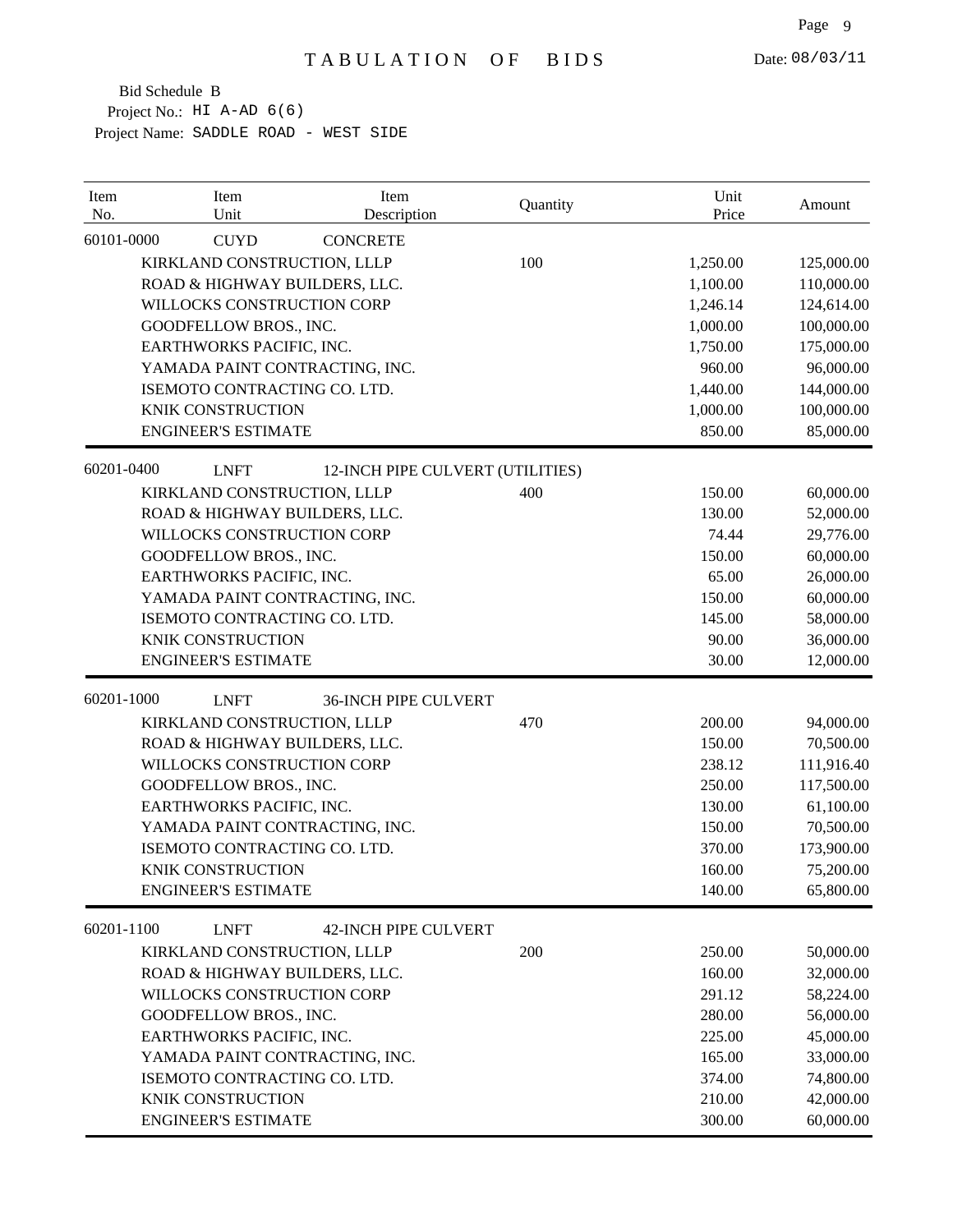| Item<br>No. | Item<br>Unit                   | Item<br>Description         | Quantity                                   | Unit<br>Price | Amount     |
|-------------|--------------------------------|-----------------------------|--------------------------------------------|---------------|------------|
| 60201-1200  | <b>LNFT</b>                    | <b>48-INCH PIPE CULVERT</b> |                                            |               |            |
|             | KIRKLAND CONSTRUCTION, LLLP    |                             | 245                                        | 300.00        | 73,500.00  |
|             | ROAD & HIGHWAY BUILDERS, LLC.  |                             |                                            | 170.00        | 41,650.00  |
|             | WILLOCKS CONSTRUCTION CORP     |                             |                                            | 319.62        | 78,306.90  |
|             | GOODFELLOW BROS., INC.         |                             |                                            | 300.00        | 73,500.00  |
|             | EARTHWORKS PACIFIC, INC.       |                             |                                            | 225.00        | 55,125.00  |
|             | YAMADA PAINT CONTRACTING, INC. |                             |                                            | 190.00        | 46,550.00  |
|             | ISEMOTO CONTRACTING CO. LTD.   |                             |                                            | 390.00        | 95,550.00  |
|             | <b>KNIK CONSTRUCTION</b>       |                             |                                            | 230.00        | 56,350.00  |
|             | <b>ENGINEER'S ESTIMATE</b>     |                             |                                            | 280.00        | 68,600.00  |
| 60201-1400  | <b>LNFT</b>                    | <b>60-INCH PIPE CULVERT</b> |                                            |               |            |
|             | KIRKLAND CONSTRUCTION, LLLP    |                             | 210                                        | 400.00        | 84,000.00  |
|             | ROAD & HIGHWAY BUILDERS, LLC.  |                             |                                            | 180.00        | 37,800.00  |
|             | WILLOCKS CONSTRUCTION CORP     |                             |                                            | 399.89        | 83,976.90  |
|             | GOODFELLOW BROS., INC.         |                             |                                            | 350.00        | 73,500.00  |
|             | EARTHWORKS PACIFIC, INC.       |                             |                                            | 325.00        | 68,250.00  |
|             | YAMADA PAINT CONTRACTING, INC. |                             |                                            | 230.00        | 48,300.00  |
|             | ISEMOTO CONTRACTING CO. LTD.   |                             |                                            | 620.00        | 130,200.00 |
|             | <b>KNIK CONSTRUCTION</b>       |                             |                                            | 525.00        | 110,250.00 |
|             | <b>ENGINEER'S ESTIMATE</b>     |                             |                                            | 320.00        | 67,200.00  |
| 60210-1000  | <b>EACH</b>                    |                             | END SECTION FOR 36-INCH PIPE CULVERT (CAP) |               |            |
|             | KIRKLAND CONSTRUCTION, LLLP    |                             | $\overline{4}$                             | 2,000.00      | 8,000.00   |
|             | ROAD & HIGHWAY BUILDERS, LLC.  |                             |                                            | 300.00        | 1,200.00   |
|             | WILLOCKS CONSTRUCTION CORP     |                             |                                            | 2,253.44      | 9,013.76   |
|             | GOODFELLOW BROS., INC.         |                             |                                            | 5,000.00      | 20,000.00  |
|             | EARTHWORKS PACIFIC, INC.       |                             |                                            | 2,500.00      | 10,000.00  |
|             | YAMADA PAINT CONTRACTING, INC. |                             |                                            | 1,600.00      | 6,400.00   |
|             | ISEMOTO CONTRACTING CO. LTD.   |                             |                                            | 3,200.00      | 12,800.00  |
|             | <b>KNIK CONSTRUCTION</b>       |                             |                                            | 850.00        | 3,400.00   |
|             | <b>ENGINEER'S ESTIMATE</b>     |                             |                                            | 900.00        | 3,600.00   |
| 60210-1100  | <b>EACH</b>                    |                             | END SECTION FOR 42-INCH PIPE CULVERT (CAP) |               |            |
|             | KIRKLAND CONSTRUCTION, LLLP    |                             | 2                                          | 2,500.00      | 5,000.00   |
|             | ROAD & HIGHWAY BUILDERS, LLC.  |                             |                                            | 400.00        | 800.00     |
|             | WILLOCKS CONSTRUCTION CORP     |                             |                                            | 3,164.72      | 6,329.44   |
|             | GOODFELLOW BROS., INC.         |                             |                                            | 5,500.00      | 11,000.00  |
|             | EARTHWORKS PACIFIC, INC.       |                             |                                            | 3,600.00      | 7,200.00   |
|             | YAMADA PAINT CONTRACTING, INC. |                             |                                            | 1,800.00      | 3,600.00   |
|             | ISEMOTO CONTRACTING CO. LTD.   |                             |                                            | 3,800.00      | 7,600.00   |
|             | KNIK CONSTRUCTION              |                             |                                            | 975.00        | 1,950.00   |
|             | <b>ENGINEER'S ESTIMATE</b>     |                             |                                            | 1,200.00      | 2,400.00   |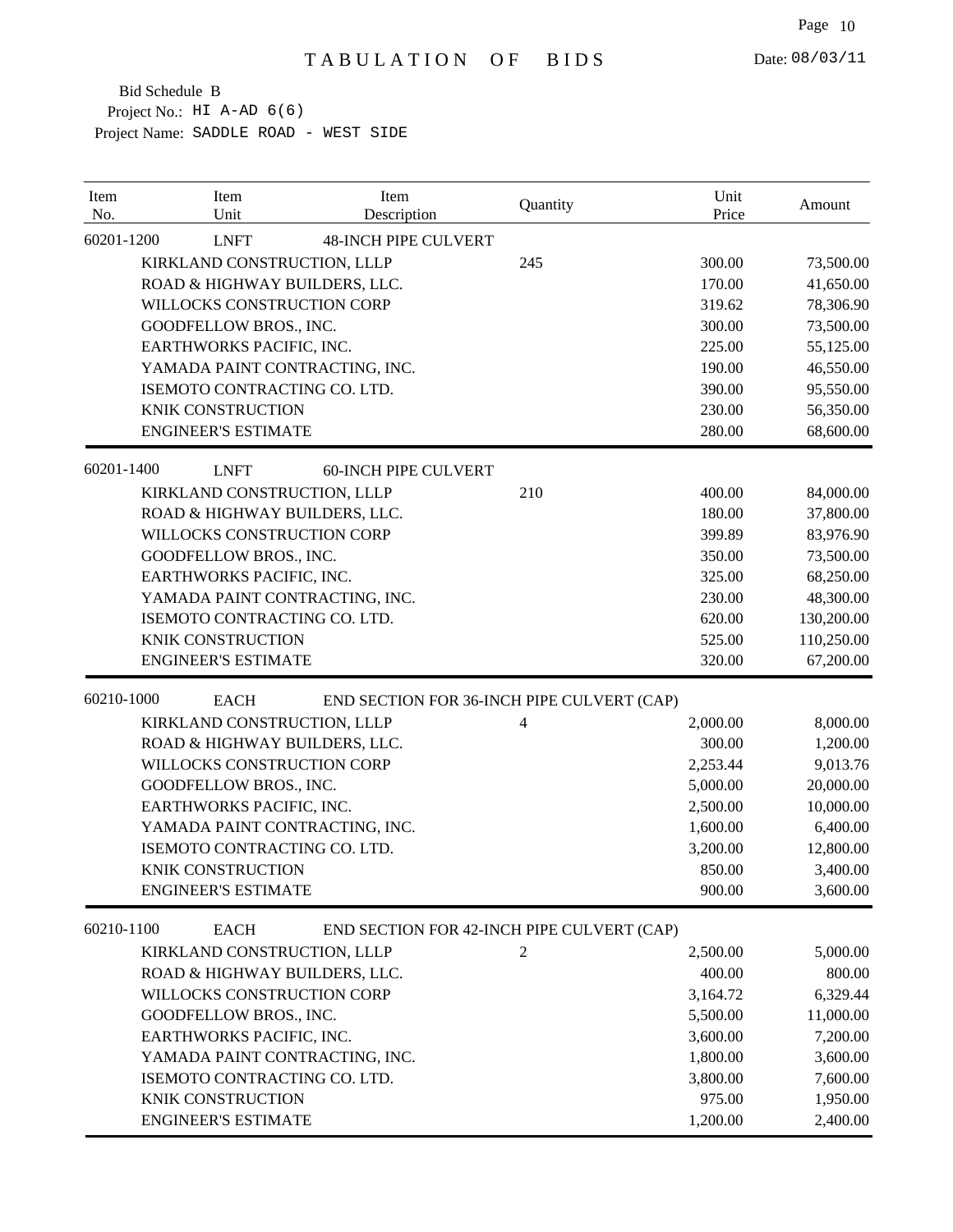| Item<br>No. | Item<br>Unit                   | Item<br>Description                                    | Quantity       | Unit<br>Price | Amount    |
|-------------|--------------------------------|--------------------------------------------------------|----------------|---------------|-----------|
| 60210-1200  | <b>EACH</b>                    | END SECTION FOR 48-INCH PIPE CULVERT (CAP)             |                |               |           |
|             | KIRKLAND CONSTRUCTION, LLLP    |                                                        | $\overline{c}$ | 4,000.00      | 8,000.00  |
|             | ROAD & HIGHWAY BUILDERS, LLC.  |                                                        |                | 500.00        | 1,000.00  |
|             | WILLOCKS CONSTRUCTION CORP     |                                                        |                | 6,500.92      | 13,001.84 |
|             | GOODFELLOW BROS., INC.         |                                                        |                | 6,000.00      | 12,000.00 |
|             | EARTHWORKS PACIFIC, INC.       |                                                        |                | 3,600.00      | 7,200.00  |
|             | YAMADA PAINT CONTRACTING, INC. |                                                        |                | 2,400.00      | 4,800.00  |
|             | ISEMOTO CONTRACTING CO. LTD.   |                                                        |                | 4,000.00      | 8,000.00  |
|             | <b>KNIK CONSTRUCTION</b>       |                                                        |                | 1,200.00      | 2,400.00  |
|             | <b>ENGINEER'S ESTIMATE</b>     |                                                        |                | 1,750.00      | 3,500.00  |
| 60210-1400  | <b>EACH</b>                    | END SECTION FOR 60-INCH PIPE CULVERT (CAP)             |                |               |           |
|             | KIRKLAND CONSTRUCTION, LLLP    |                                                        | 1              | 6,000.00      | 6,000.00  |
|             | ROAD & HIGHWAY BUILDERS, LLC.  |                                                        |                | 600.00        | 600.00    |
|             | WILLOCKS CONSTRUCTION CORP     |                                                        |                | 8,830.51      | 8,830.51  |
|             | GOODFELLOW BROS., INC.         |                                                        |                | 8,000.00      | 8,000.00  |
|             | EARTHWORKS PACIFIC, INC.       |                                                        |                | 5,300.00      | 5,300.00  |
|             | YAMADA PAINT CONTRACTING, INC. |                                                        |                | 3,000.00      | 3,000.00  |
|             | ISEMOTO CONTRACTING CO. LTD.   |                                                        |                | 4,100.00      | 4,100.00  |
|             | <b>KNIK CONSTRUCTION</b>       |                                                        |                | 2,000.00      | 2,000.00  |
|             | <b>ENGINEER'S ESTIMATE</b>     |                                                        |                | 2,000.00      | 2,000.00  |
| 61902-2200  | <b>EACH</b>                    | GATE, METAL, 34 FEET WIDTH (TEMPORARY TRAFFIC CONTROL) |                |               |           |
|             | KIRKLAND CONSTRUCTION, LLLP    |                                                        | 1              | 5,000.00      | 5,000.00  |
|             | ROAD & HIGHWAY BUILDERS, LLC.  |                                                        |                | 5,000.00      | 5,000.00  |
|             | WILLOCKS CONSTRUCTION CORP     |                                                        |                | 4,333.53      | 4,333.53  |
|             | GOODFELLOW BROS., INC.         |                                                        |                | 10,000.00     | 10,000.00 |
|             | EARTHWORKS PACIFIC, INC.       |                                                        |                | 7,500.00      | 7,500.00  |
|             | YAMADA PAINT CONTRACTING, INC. |                                                        |                | 8,500.00      | 8,500.00  |
|             | ISEMOTO CONTRACTING CO. LTD.   |                                                        |                | 7,000.00      | 7,000.00  |
|             | KNIK CONSTRUCTION              |                                                        |                | 5,000.00      | 5,000.00  |
|             | <b>ENGINEER'S ESTIMATE</b>     |                                                        |                | 5,500.00      | 5,500.00  |
| 62011-0700  | <b>EACH</b>                    | STONE MASONRY HEADWALL FOR 36-INCH PIPE CULVERT        |                |               |           |
|             | KIRKLAND CONSTRUCTION, LLLP    |                                                        | $\mathfrak{2}$ | 4,000.00      | 8,000.00  |
|             | ROAD & HIGHWAY BUILDERS, LLC.  |                                                        |                | 5,000.00      | 10,000.00 |
|             | WILLOCKS CONSTRUCTION CORP     |                                                        |                | 11,596.54     | 23,193.08 |
|             | GOODFELLOW BROS., INC.         |                                                        |                | 15,000.00     | 30,000.00 |
|             | EARTHWORKS PACIFIC, INC.       |                                                        |                | 10,000.00     | 20,000.00 |
|             | YAMADA PAINT CONTRACTING, INC. |                                                        |                | 7,500.00      | 15,000.00 |
|             | ISEMOTO CONTRACTING CO. LTD.   |                                                        |                | 15,000.00     | 30,000.00 |
|             | KNIK CONSTRUCTION              |                                                        |                | 15,000.00     | 30,000.00 |
|             | <b>ENGINEER'S ESTIMATE</b>     |                                                        |                | 12,500.00     | 25,000.00 |
|             |                                |                                                        |                |               |           |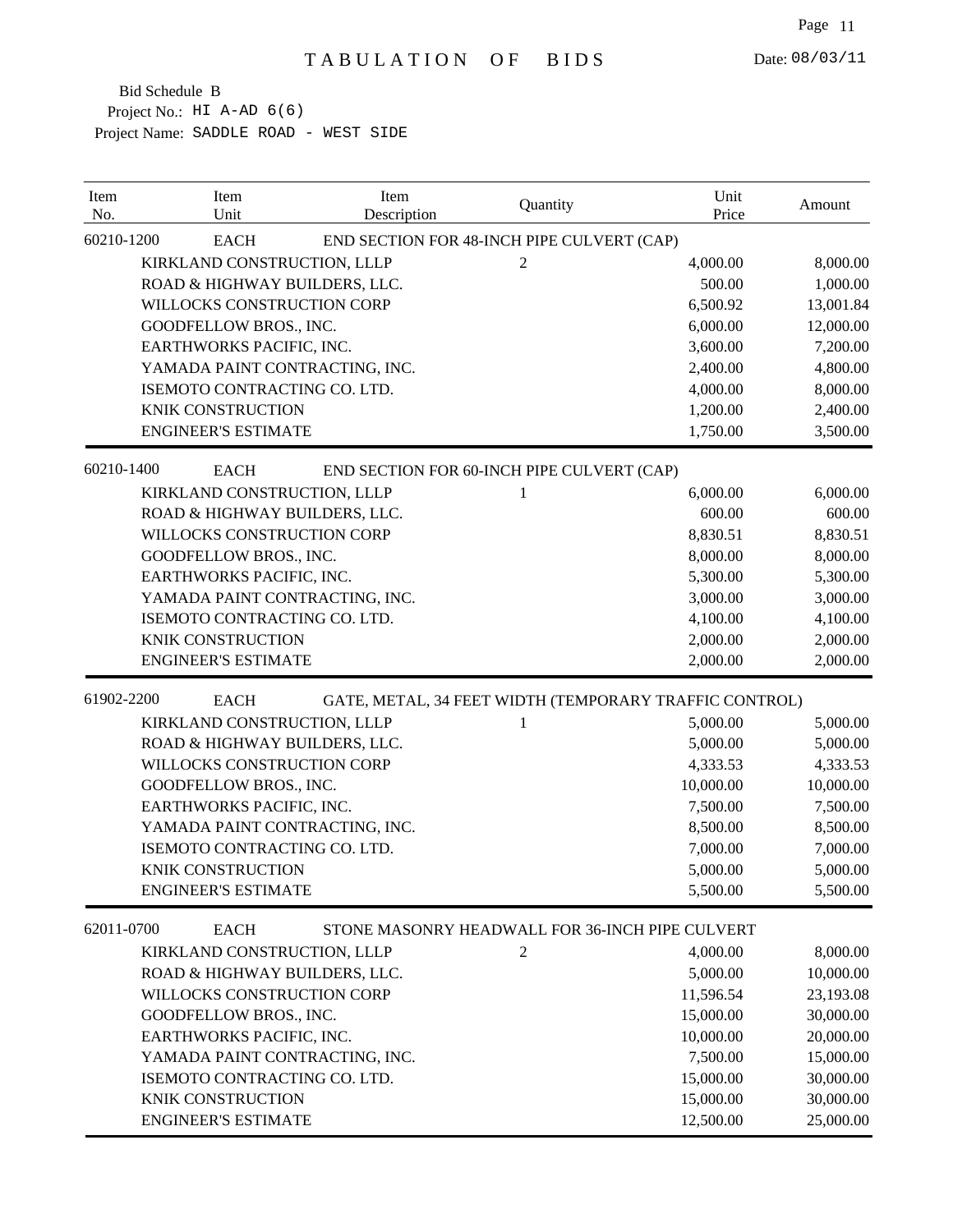| 62201-0150<br>DUMP TRUCK, 7 CUBIC YARD MINIMUM CAPACITY<br><b>HOUR</b><br>KIRKLAND CONSTRUCTION, LLLP<br>100<br>125.00<br>12,500.00<br>ROAD & HIGHWAY BUILDERS, LLC.<br>120.00<br>12,000.00<br>WILLOCKS CONSTRUCTION CORP<br>183.21<br>18,321.00<br>GOODFELLOW BROS., INC.<br>200.00<br>20,000.00<br>EARTHWORKS PACIFIC, INC.<br>145.00<br>14,500.00<br>YAMADA PAINT CONTRACTING, INC.<br>140.00<br>14,000.00<br>ISEMOTO CONTRACTING CO. LTD.<br>104.00<br>10,400.00<br>255.00<br>25,500.00<br>KNIK CONSTRUCTION<br>17,500.00<br><b>ENGINEER'S ESTIMATE</b><br>175.00<br>62201-0550<br><b>HOUR</b><br>BACKHOE LOADER, 6 CUBIC FOOT MINIMUM RATED CAPACITY BUCKET,<br><b>24-INCH WIDTH</b><br>100<br>150.00<br>KIRKLAND CONSTRUCTION, LLLP<br>15,000.00<br>ROAD & HIGHWAY BUILDERS, LLC.<br>120.00<br>12,000.00<br>WILLOCKS CONSTRUCTION CORP<br>136.41<br>13,641.00<br>GOODFELLOW BROS., INC.<br>150.00<br>15,000.00<br>EARTHWORKS PACIFIC, INC.<br>140.00<br>14,000.00<br>YAMADA PAINT CONTRACTING, INC.<br>140.00<br>14,000.00<br>ISEMOTO CONTRACTING CO. LTD.<br>110.00<br>11,000.00<br>KNIK CONSTRUCTION<br>210.00<br>21,000.00<br><b>ENGINEER'S ESTIMATE</b><br>150.00<br>15,000.00<br>62201-1000<br><b>HOUR</b><br>WHEEL LOADER, 4 CUBIC YARD MINIMUM RATED CAPACITY<br>100<br>KIRKLAND CONSTRUCTION, LLLP<br>180.00<br>18,000.00<br>ROAD & HIGHWAY BUILDERS, LLC.<br>130.00<br>13,000.00<br>WILLOCKS CONSTRUCTION CORP<br>175.36<br>17,536.00<br>GOODFELLOW BROS., INC.<br>200.00<br>20,000.00<br>EARTHWORKS PACIFIC, INC.<br>213.00<br>21,300.00<br>YAMADA PAINT CONTRACTING, INC.<br>210.00<br>21,000.00<br>ISEMOTO CONTRACTING CO. LTD.<br>132.00<br>13,200.00<br>KNIK CONSTRUCTION<br>330.00<br>33,000.00<br><b>ENGINEER'S ESTIMATE</b><br>225.00<br>22,500.00<br>62201-1400<br><b>HOUR</b><br>BULLDOZER, 250HP MINIMUM FLYWHEEL POWER<br>KIRKLAND CONSTRUCTION, LLLP<br>100<br>280.00<br>28,000.00<br>ROAD & HIGHWAY BUILDERS, LLC.<br>200.00<br>20,000.00<br>WILLOCKS CONSTRUCTION CORP<br>226.54<br>22,654.00<br>GOODFELLOW BROS., INC.<br>300.00<br>30,000.00<br>EARTHWORKS PACIFIC, INC.<br>290.00<br>29,000.00<br>300.00<br>30,000.00<br>YAMADA PAINT CONTRACTING, INC.<br>ISEMOTO CONTRACTING CO. LTD.<br>238.00<br>23,800.00<br>KNIK CONSTRUCTION<br>375.00<br>37,500.00<br><b>ENGINEER'S ESTIMATE</b><br>350.00<br>35,000.00 | Item<br>No. | Item<br>Unit | Item<br>Description | Quantity | Unit<br>Price | Amount |
|--------------------------------------------------------------------------------------------------------------------------------------------------------------------------------------------------------------------------------------------------------------------------------------------------------------------------------------------------------------------------------------------------------------------------------------------------------------------------------------------------------------------------------------------------------------------------------------------------------------------------------------------------------------------------------------------------------------------------------------------------------------------------------------------------------------------------------------------------------------------------------------------------------------------------------------------------------------------------------------------------------------------------------------------------------------------------------------------------------------------------------------------------------------------------------------------------------------------------------------------------------------------------------------------------------------------------------------------------------------------------------------------------------------------------------------------------------------------------------------------------------------------------------------------------------------------------------------------------------------------------------------------------------------------------------------------------------------------------------------------------------------------------------------------------------------------------------------------------------------------------------------------------------------------------------------------------------------------------------------------------------------------------------------------------------------------------------------------------------------------------------------------------------------------------------------------------------------------------------------------------------------------------------------------------------------------------------------------------|-------------|--------------|---------------------|----------|---------------|--------|
|                                                                                                                                                                                                                                                                                                                                                                                                                                                                                                                                                                                                                                                                                                                                                                                                                                                                                                                                                                                                                                                                                                                                                                                                                                                                                                                                                                                                                                                                                                                                                                                                                                                                                                                                                                                                                                                                                                                                                                                                                                                                                                                                                                                                                                                                                                                                                  |             |              |                     |          |               |        |
|                                                                                                                                                                                                                                                                                                                                                                                                                                                                                                                                                                                                                                                                                                                                                                                                                                                                                                                                                                                                                                                                                                                                                                                                                                                                                                                                                                                                                                                                                                                                                                                                                                                                                                                                                                                                                                                                                                                                                                                                                                                                                                                                                                                                                                                                                                                                                  |             |              |                     |          |               |        |
|                                                                                                                                                                                                                                                                                                                                                                                                                                                                                                                                                                                                                                                                                                                                                                                                                                                                                                                                                                                                                                                                                                                                                                                                                                                                                                                                                                                                                                                                                                                                                                                                                                                                                                                                                                                                                                                                                                                                                                                                                                                                                                                                                                                                                                                                                                                                                  |             |              |                     |          |               |        |
|                                                                                                                                                                                                                                                                                                                                                                                                                                                                                                                                                                                                                                                                                                                                                                                                                                                                                                                                                                                                                                                                                                                                                                                                                                                                                                                                                                                                                                                                                                                                                                                                                                                                                                                                                                                                                                                                                                                                                                                                                                                                                                                                                                                                                                                                                                                                                  |             |              |                     |          |               |        |
|                                                                                                                                                                                                                                                                                                                                                                                                                                                                                                                                                                                                                                                                                                                                                                                                                                                                                                                                                                                                                                                                                                                                                                                                                                                                                                                                                                                                                                                                                                                                                                                                                                                                                                                                                                                                                                                                                                                                                                                                                                                                                                                                                                                                                                                                                                                                                  |             |              |                     |          |               |        |
|                                                                                                                                                                                                                                                                                                                                                                                                                                                                                                                                                                                                                                                                                                                                                                                                                                                                                                                                                                                                                                                                                                                                                                                                                                                                                                                                                                                                                                                                                                                                                                                                                                                                                                                                                                                                                                                                                                                                                                                                                                                                                                                                                                                                                                                                                                                                                  |             |              |                     |          |               |        |
|                                                                                                                                                                                                                                                                                                                                                                                                                                                                                                                                                                                                                                                                                                                                                                                                                                                                                                                                                                                                                                                                                                                                                                                                                                                                                                                                                                                                                                                                                                                                                                                                                                                                                                                                                                                                                                                                                                                                                                                                                                                                                                                                                                                                                                                                                                                                                  |             |              |                     |          |               |        |
|                                                                                                                                                                                                                                                                                                                                                                                                                                                                                                                                                                                                                                                                                                                                                                                                                                                                                                                                                                                                                                                                                                                                                                                                                                                                                                                                                                                                                                                                                                                                                                                                                                                                                                                                                                                                                                                                                                                                                                                                                                                                                                                                                                                                                                                                                                                                                  |             |              |                     |          |               |        |
|                                                                                                                                                                                                                                                                                                                                                                                                                                                                                                                                                                                                                                                                                                                                                                                                                                                                                                                                                                                                                                                                                                                                                                                                                                                                                                                                                                                                                                                                                                                                                                                                                                                                                                                                                                                                                                                                                                                                                                                                                                                                                                                                                                                                                                                                                                                                                  |             |              |                     |          |               |        |
|                                                                                                                                                                                                                                                                                                                                                                                                                                                                                                                                                                                                                                                                                                                                                                                                                                                                                                                                                                                                                                                                                                                                                                                                                                                                                                                                                                                                                                                                                                                                                                                                                                                                                                                                                                                                                                                                                                                                                                                                                                                                                                                                                                                                                                                                                                                                                  |             |              |                     |          |               |        |
|                                                                                                                                                                                                                                                                                                                                                                                                                                                                                                                                                                                                                                                                                                                                                                                                                                                                                                                                                                                                                                                                                                                                                                                                                                                                                                                                                                                                                                                                                                                                                                                                                                                                                                                                                                                                                                                                                                                                                                                                                                                                                                                                                                                                                                                                                                                                                  |             |              |                     |          |               |        |
|                                                                                                                                                                                                                                                                                                                                                                                                                                                                                                                                                                                                                                                                                                                                                                                                                                                                                                                                                                                                                                                                                                                                                                                                                                                                                                                                                                                                                                                                                                                                                                                                                                                                                                                                                                                                                                                                                                                                                                                                                                                                                                                                                                                                                                                                                                                                                  |             |              |                     |          |               |        |
|                                                                                                                                                                                                                                                                                                                                                                                                                                                                                                                                                                                                                                                                                                                                                                                                                                                                                                                                                                                                                                                                                                                                                                                                                                                                                                                                                                                                                                                                                                                                                                                                                                                                                                                                                                                                                                                                                                                                                                                                                                                                                                                                                                                                                                                                                                                                                  |             |              |                     |          |               |        |
|                                                                                                                                                                                                                                                                                                                                                                                                                                                                                                                                                                                                                                                                                                                                                                                                                                                                                                                                                                                                                                                                                                                                                                                                                                                                                                                                                                                                                                                                                                                                                                                                                                                                                                                                                                                                                                                                                                                                                                                                                                                                                                                                                                                                                                                                                                                                                  |             |              |                     |          |               |        |
|                                                                                                                                                                                                                                                                                                                                                                                                                                                                                                                                                                                                                                                                                                                                                                                                                                                                                                                                                                                                                                                                                                                                                                                                                                                                                                                                                                                                                                                                                                                                                                                                                                                                                                                                                                                                                                                                                                                                                                                                                                                                                                                                                                                                                                                                                                                                                  |             |              |                     |          |               |        |
|                                                                                                                                                                                                                                                                                                                                                                                                                                                                                                                                                                                                                                                                                                                                                                                                                                                                                                                                                                                                                                                                                                                                                                                                                                                                                                                                                                                                                                                                                                                                                                                                                                                                                                                                                                                                                                                                                                                                                                                                                                                                                                                                                                                                                                                                                                                                                  |             |              |                     |          |               |        |
|                                                                                                                                                                                                                                                                                                                                                                                                                                                                                                                                                                                                                                                                                                                                                                                                                                                                                                                                                                                                                                                                                                                                                                                                                                                                                                                                                                                                                                                                                                                                                                                                                                                                                                                                                                                                                                                                                                                                                                                                                                                                                                                                                                                                                                                                                                                                                  |             |              |                     |          |               |        |
|                                                                                                                                                                                                                                                                                                                                                                                                                                                                                                                                                                                                                                                                                                                                                                                                                                                                                                                                                                                                                                                                                                                                                                                                                                                                                                                                                                                                                                                                                                                                                                                                                                                                                                                                                                                                                                                                                                                                                                                                                                                                                                                                                                                                                                                                                                                                                  |             |              |                     |          |               |        |
|                                                                                                                                                                                                                                                                                                                                                                                                                                                                                                                                                                                                                                                                                                                                                                                                                                                                                                                                                                                                                                                                                                                                                                                                                                                                                                                                                                                                                                                                                                                                                                                                                                                                                                                                                                                                                                                                                                                                                                                                                                                                                                                                                                                                                                                                                                                                                  |             |              |                     |          |               |        |
|                                                                                                                                                                                                                                                                                                                                                                                                                                                                                                                                                                                                                                                                                                                                                                                                                                                                                                                                                                                                                                                                                                                                                                                                                                                                                                                                                                                                                                                                                                                                                                                                                                                                                                                                                                                                                                                                                                                                                                                                                                                                                                                                                                                                                                                                                                                                                  |             |              |                     |          |               |        |
|                                                                                                                                                                                                                                                                                                                                                                                                                                                                                                                                                                                                                                                                                                                                                                                                                                                                                                                                                                                                                                                                                                                                                                                                                                                                                                                                                                                                                                                                                                                                                                                                                                                                                                                                                                                                                                                                                                                                                                                                                                                                                                                                                                                                                                                                                                                                                  |             |              |                     |          |               |        |
|                                                                                                                                                                                                                                                                                                                                                                                                                                                                                                                                                                                                                                                                                                                                                                                                                                                                                                                                                                                                                                                                                                                                                                                                                                                                                                                                                                                                                                                                                                                                                                                                                                                                                                                                                                                                                                                                                                                                                                                                                                                                                                                                                                                                                                                                                                                                                  |             |              |                     |          |               |        |
|                                                                                                                                                                                                                                                                                                                                                                                                                                                                                                                                                                                                                                                                                                                                                                                                                                                                                                                                                                                                                                                                                                                                                                                                                                                                                                                                                                                                                                                                                                                                                                                                                                                                                                                                                                                                                                                                                                                                                                                                                                                                                                                                                                                                                                                                                                                                                  |             |              |                     |          |               |        |
|                                                                                                                                                                                                                                                                                                                                                                                                                                                                                                                                                                                                                                                                                                                                                                                                                                                                                                                                                                                                                                                                                                                                                                                                                                                                                                                                                                                                                                                                                                                                                                                                                                                                                                                                                                                                                                                                                                                                                                                                                                                                                                                                                                                                                                                                                                                                                  |             |              |                     |          |               |        |
|                                                                                                                                                                                                                                                                                                                                                                                                                                                                                                                                                                                                                                                                                                                                                                                                                                                                                                                                                                                                                                                                                                                                                                                                                                                                                                                                                                                                                                                                                                                                                                                                                                                                                                                                                                                                                                                                                                                                                                                                                                                                                                                                                                                                                                                                                                                                                  |             |              |                     |          |               |        |
|                                                                                                                                                                                                                                                                                                                                                                                                                                                                                                                                                                                                                                                                                                                                                                                                                                                                                                                                                                                                                                                                                                                                                                                                                                                                                                                                                                                                                                                                                                                                                                                                                                                                                                                                                                                                                                                                                                                                                                                                                                                                                                                                                                                                                                                                                                                                                  |             |              |                     |          |               |        |
|                                                                                                                                                                                                                                                                                                                                                                                                                                                                                                                                                                                                                                                                                                                                                                                                                                                                                                                                                                                                                                                                                                                                                                                                                                                                                                                                                                                                                                                                                                                                                                                                                                                                                                                                                                                                                                                                                                                                                                                                                                                                                                                                                                                                                                                                                                                                                  |             |              |                     |          |               |        |
|                                                                                                                                                                                                                                                                                                                                                                                                                                                                                                                                                                                                                                                                                                                                                                                                                                                                                                                                                                                                                                                                                                                                                                                                                                                                                                                                                                                                                                                                                                                                                                                                                                                                                                                                                                                                                                                                                                                                                                                                                                                                                                                                                                                                                                                                                                                                                  |             |              |                     |          |               |        |
|                                                                                                                                                                                                                                                                                                                                                                                                                                                                                                                                                                                                                                                                                                                                                                                                                                                                                                                                                                                                                                                                                                                                                                                                                                                                                                                                                                                                                                                                                                                                                                                                                                                                                                                                                                                                                                                                                                                                                                                                                                                                                                                                                                                                                                                                                                                                                  |             |              |                     |          |               |        |
|                                                                                                                                                                                                                                                                                                                                                                                                                                                                                                                                                                                                                                                                                                                                                                                                                                                                                                                                                                                                                                                                                                                                                                                                                                                                                                                                                                                                                                                                                                                                                                                                                                                                                                                                                                                                                                                                                                                                                                                                                                                                                                                                                                                                                                                                                                                                                  |             |              |                     |          |               |        |
|                                                                                                                                                                                                                                                                                                                                                                                                                                                                                                                                                                                                                                                                                                                                                                                                                                                                                                                                                                                                                                                                                                                                                                                                                                                                                                                                                                                                                                                                                                                                                                                                                                                                                                                                                                                                                                                                                                                                                                                                                                                                                                                                                                                                                                                                                                                                                  |             |              |                     |          |               |        |
|                                                                                                                                                                                                                                                                                                                                                                                                                                                                                                                                                                                                                                                                                                                                                                                                                                                                                                                                                                                                                                                                                                                                                                                                                                                                                                                                                                                                                                                                                                                                                                                                                                                                                                                                                                                                                                                                                                                                                                                                                                                                                                                                                                                                                                                                                                                                                  |             |              |                     |          |               |        |
|                                                                                                                                                                                                                                                                                                                                                                                                                                                                                                                                                                                                                                                                                                                                                                                                                                                                                                                                                                                                                                                                                                                                                                                                                                                                                                                                                                                                                                                                                                                                                                                                                                                                                                                                                                                                                                                                                                                                                                                                                                                                                                                                                                                                                                                                                                                                                  |             |              |                     |          |               |        |
|                                                                                                                                                                                                                                                                                                                                                                                                                                                                                                                                                                                                                                                                                                                                                                                                                                                                                                                                                                                                                                                                                                                                                                                                                                                                                                                                                                                                                                                                                                                                                                                                                                                                                                                                                                                                                                                                                                                                                                                                                                                                                                                                                                                                                                                                                                                                                  |             |              |                     |          |               |        |
|                                                                                                                                                                                                                                                                                                                                                                                                                                                                                                                                                                                                                                                                                                                                                                                                                                                                                                                                                                                                                                                                                                                                                                                                                                                                                                                                                                                                                                                                                                                                                                                                                                                                                                                                                                                                                                                                                                                                                                                                                                                                                                                                                                                                                                                                                                                                                  |             |              |                     |          |               |        |
|                                                                                                                                                                                                                                                                                                                                                                                                                                                                                                                                                                                                                                                                                                                                                                                                                                                                                                                                                                                                                                                                                                                                                                                                                                                                                                                                                                                                                                                                                                                                                                                                                                                                                                                                                                                                                                                                                                                                                                                                                                                                                                                                                                                                                                                                                                                                                  |             |              |                     |          |               |        |
|                                                                                                                                                                                                                                                                                                                                                                                                                                                                                                                                                                                                                                                                                                                                                                                                                                                                                                                                                                                                                                                                                                                                                                                                                                                                                                                                                                                                                                                                                                                                                                                                                                                                                                                                                                                                                                                                                                                                                                                                                                                                                                                                                                                                                                                                                                                                                  |             |              |                     |          |               |        |
|                                                                                                                                                                                                                                                                                                                                                                                                                                                                                                                                                                                                                                                                                                                                                                                                                                                                                                                                                                                                                                                                                                                                                                                                                                                                                                                                                                                                                                                                                                                                                                                                                                                                                                                                                                                                                                                                                                                                                                                                                                                                                                                                                                                                                                                                                                                                                  |             |              |                     |          |               |        |
|                                                                                                                                                                                                                                                                                                                                                                                                                                                                                                                                                                                                                                                                                                                                                                                                                                                                                                                                                                                                                                                                                                                                                                                                                                                                                                                                                                                                                                                                                                                                                                                                                                                                                                                                                                                                                                                                                                                                                                                                                                                                                                                                                                                                                                                                                                                                                  |             |              |                     |          |               |        |
|                                                                                                                                                                                                                                                                                                                                                                                                                                                                                                                                                                                                                                                                                                                                                                                                                                                                                                                                                                                                                                                                                                                                                                                                                                                                                                                                                                                                                                                                                                                                                                                                                                                                                                                                                                                                                                                                                                                                                                                                                                                                                                                                                                                                                                                                                                                                                  |             |              |                     |          |               |        |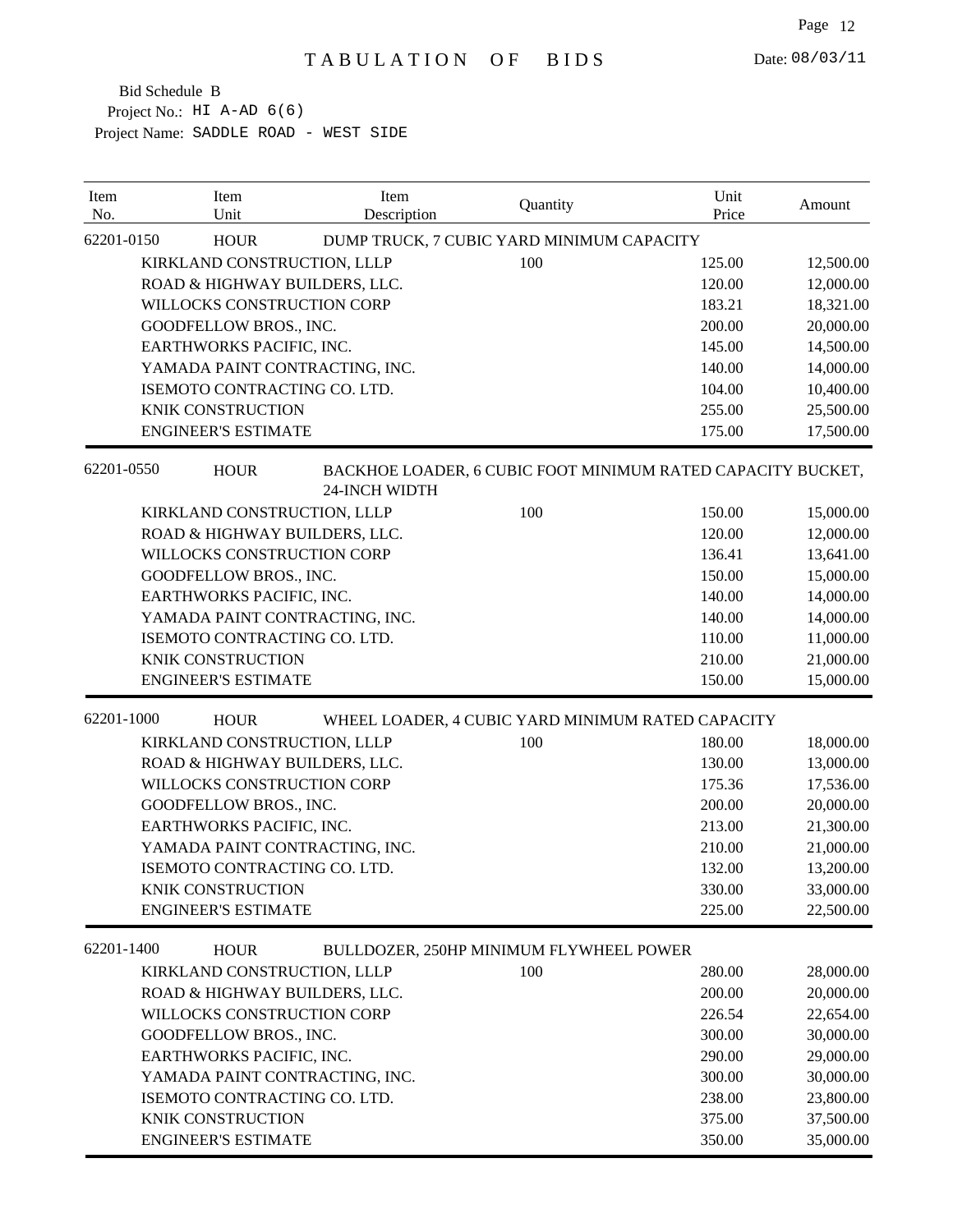| Item<br>No. | Item<br>Unit                   | Item<br>Description  | Quantity                                           | Unit<br>Price | Amount    |
|-------------|--------------------------------|----------------------|----------------------------------------------------|---------------|-----------|
| 62201-2850  | <b>HOUR</b>                    |                      | MOTOR GRADER, 12 FOOT MINIMUM BLADE                |               |           |
|             | KIRKLAND CONSTRUCTION, LLLP    |                      | 100                                                | 180.00        | 18,000.00 |
|             | ROAD & HIGHWAY BUILDERS, LLC.  |                      |                                                    | 140.00        | 14,000.00 |
|             | WILLOCKS CONSTRUCTION CORP     |                      |                                                    | 191.79        | 19,179.00 |
|             | GOODFELLOW BROS., INC.         |                      |                                                    | 220.00        | 22,000.00 |
|             | EARTHWORKS PACIFIC, INC.       |                      |                                                    | 217.00        | 21,700.00 |
|             | YAMADA PAINT CONTRACTING, INC. |                      |                                                    | 180.00        | 18,000.00 |
|             | ISEMOTO CONTRACTING CO. LTD.   |                      |                                                    | 115.00        | 11,500.00 |
|             | KNIK CONSTRUCTION              |                      |                                                    | 285.00        | 28,500.00 |
|             | <b>ENGINEER'S ESTIMATE</b>     |                      |                                                    | 210.00        | 21,000.00 |
| 62201-3350  | <b>HOUR</b>                    |                      | HYDRAULIC EXCAVATOR, 1 CUBIC YARD MINIMUM CAPACITY |               |           |
|             | KIRKLAND CONSTRUCTION, LLLP    |                      | 100                                                | 180.00        | 18,000.00 |
|             | ROAD & HIGHWAY BUILDERS, LLC.  |                      |                                                    | 140.00        | 14,000.00 |
|             | WILLOCKS CONSTRUCTION CORP     |                      |                                                    | 214.16        | 21,416.00 |
|             | GOODFELLOW BROS., INC.         |                      |                                                    | 300.00        | 30,000.00 |
|             | EARTHWORKS PACIFIC, INC.       |                      |                                                    | 225.00        | 22,500.00 |
|             | YAMADA PAINT CONTRACTING, INC. |                      |                                                    | 200.00        | 20,000.00 |
|             | ISEMOTO CONTRACTING CO. LTD.   |                      |                                                    | 163.00        | 16,300.00 |
|             | <b>KNIK CONSTRUCTION</b>       |                      |                                                    | 375.00        | 37,500.00 |
|             | <b>ENGINEER'S ESTIMATE</b>     |                      |                                                    | 265.00        | 26,500.00 |
| 62301-0000  | <b>HOUR</b>                    | <b>GENERAL LABOR</b> |                                                    |               |           |
|             | KIRKLAND CONSTRUCTION, LLLP    |                      | 200                                                | 65.00         | 13,000.00 |
|             | ROAD & HIGHWAY BUILDERS, LLC.  |                      |                                                    | 60.00         | 12,000.00 |
|             | WILLOCKS CONSTRUCTION CORP     |                      |                                                    | 68.10         | 13,620.00 |
|             | GOODFELLOW BROS., INC.         |                      |                                                    | 70.00         | 14,000.00 |
|             | EARTHWORKS PACIFIC, INC.       |                      |                                                    | 70.00         | 14,000.00 |
|             | YAMADA PAINT CONTRACTING, INC. |                      |                                                    | 85.00         | 17,000.00 |
|             | ISEMOTO CONTRACTING CO. LTD.   |                      |                                                    | 86.00         | 17,200.00 |
|             | <b>KNIK CONSTRUCTION</b>       |                      |                                                    | 75.00         | 15,000.00 |
|             | <b>ENGINEER'S ESTIMATE</b>     |                      |                                                    | 65.00         | 13,000.00 |
| 62302-1000  | <b>HOUR</b>                    |                      | SPECIAL LABOR, HIRED TECHNICAL SERVICES            |               |           |
|             | KIRKLAND CONSTRUCTION, LLLP    |                      | 80                                                 | 175.00        | 14,000.00 |
|             | ROAD & HIGHWAY BUILDERS, LLC.  |                      |                                                    | 60.00         | 4,800.00  |
|             | WILLOCKS CONSTRUCTION CORP     |                      |                                                    | 92.86         | 7,428.80  |
|             | GOODFELLOW BROS., INC.         |                      |                                                    | 300.00        | 24,000.00 |
|             | EARTHWORKS PACIFIC, INC.       |                      |                                                    | 125.00        | 10,000.00 |
|             | YAMADA PAINT CONTRACTING, INC. |                      |                                                    | 120.00        | 9,600.00  |
|             | ISEMOTO CONTRACTING CO. LTD.   |                      |                                                    | 87.00         | 6,960.00  |
|             | KNIK CONSTRUCTION              |                      |                                                    | 95.00         | 7,600.00  |
|             | <b>ENGINEER'S ESTIMATE</b>     |                      |                                                    | 150.00        | 12,000.00 |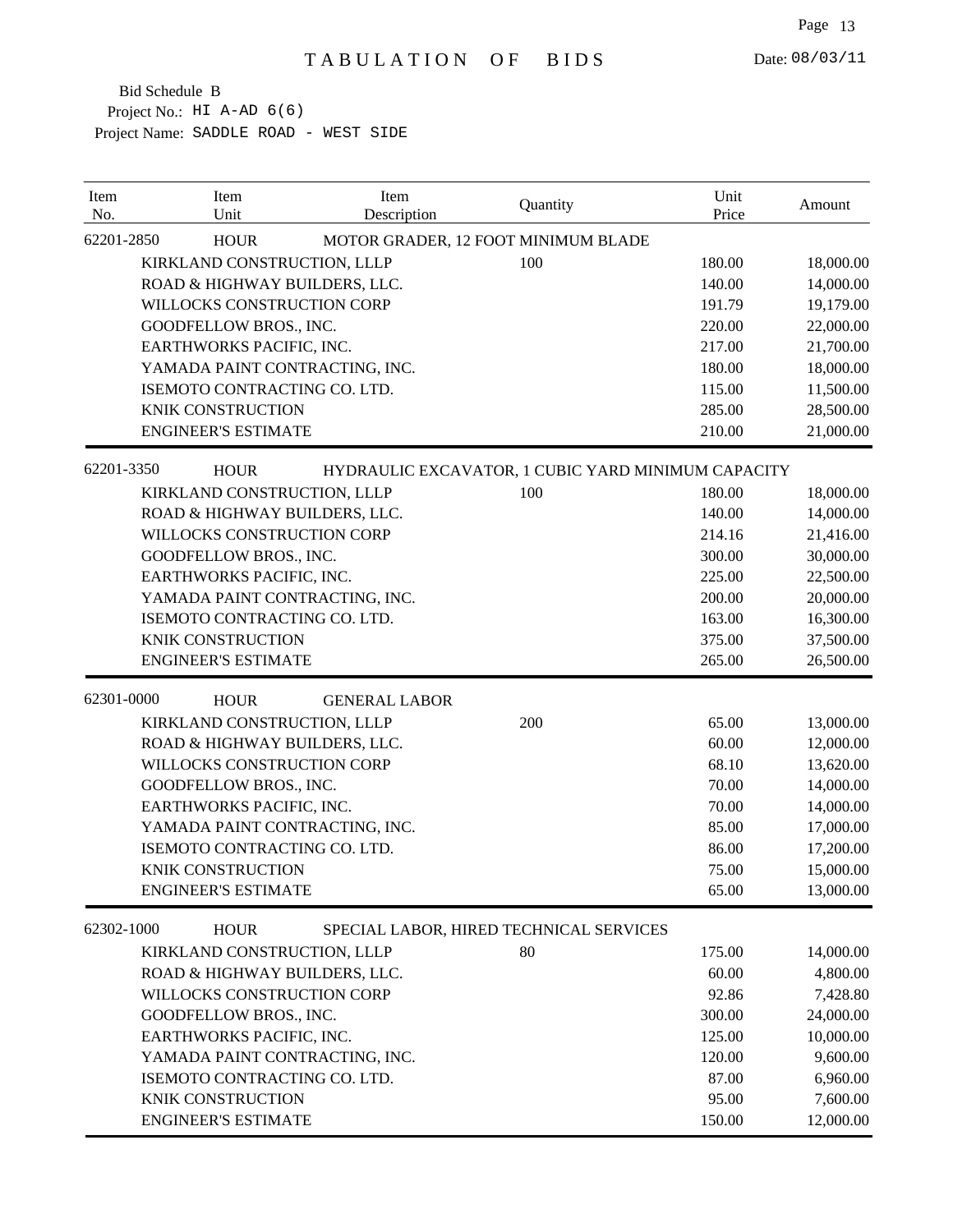| Item<br>No. | Item<br>Unit                   | Item<br>Description       | Quantity                                 | Unit<br>Price | Amount     |
|-------------|--------------------------------|---------------------------|------------------------------------------|---------------|------------|
| 62302-1100  | <b>HOUR</b>                    |                           | SPECIAL LABOR, HIRED SURVEY SERVICES     |               |            |
|             | KIRKLAND CONSTRUCTION, LLLP    |                           | 160                                      | 175.00        | 28,000.00  |
|             | ROAD & HIGHWAY BUILDERS, LLC.  |                           |                                          | 80.00         | 12,800.00  |
|             | WILLOCKS CONSTRUCTION CORP     |                           |                                          | 92.86         | 14,857.60  |
|             | GOODFELLOW BROS., INC.         |                           |                                          | 350.00        | 56,000.00  |
|             | EARTHWORKS PACIFIC, INC.       |                           |                                          | 160.00        | 25,600.00  |
|             | YAMADA PAINT CONTRACTING, INC. |                           |                                          | 120.00        | 19,200.00  |
|             | ISEMOTO CONTRACTING CO. LTD.   |                           |                                          | 218.00        | 34,880.00  |
|             | KNIK CONSTRUCTION              |                           |                                          | 115.00        | 18,400.00  |
|             | <b>ENGINEER'S ESTIMATE</b>     |                           |                                          | 175.00        | 28,000.00  |
| 62407-0000  | <b>CUYD</b>                    | PLACING CONSERVED TOPSOIL |                                          |               |            |
|             | KIRKLAND CONSTRUCTION, LLLP    |                           | 27,000                                   | $6.00\,$      | 162,000.00 |
|             | ROAD & HIGHWAY BUILDERS, LLC.  |                           |                                          | 4.00          | 108,000.00 |
|             | WILLOCKS CONSTRUCTION CORP     |                           |                                          | 9.32          | 251,640.00 |
|             | GOODFELLOW BROS., INC.         |                           |                                          | 5.00          | 135,000.00 |
|             | EARTHWORKS PACIFIC, INC.       |                           |                                          | 10.00         | 270,000.00 |
|             | YAMADA PAINT CONTRACTING, INC. |                           |                                          | 4.00          | 108,000.00 |
|             | ISEMOTO CONTRACTING CO. LTD.   |                           |                                          | 9.00          | 243,000.00 |
|             | <b>KNIK CONSTRUCTION</b>       |                           |                                          | 8.50          | 229,500.00 |
|             | <b>ENGINEER'S ESTIMATE</b>     |                           |                                          | 7.00          | 189,000.00 |
| 62535-0000  | <b>GAL</b>                     | <b>HERBICIDE</b>          |                                          |               |            |
|             | KIRKLAND CONSTRUCTION, LLLP    |                           | 160                                      | 50.00         | 8,000.00   |
|             | ROAD & HIGHWAY BUILDERS, LLC.  |                           |                                          | 50.00         | 8,000.00   |
|             | WILLOCKS CONSTRUCTION CORP     |                           |                                          | 61.91         | 9,905.60   |
|             | GOODFELLOW BROS., INC.         |                           |                                          | 50.00         | 8,000.00   |
|             | EARTHWORKS PACIFIC, INC.       |                           |                                          | 75.00         | 12,000.00  |
|             | YAMADA PAINT CONTRACTING, INC. |                           |                                          | 40.00         | 6,400.00   |
|             | ISEMOTO CONTRACTING CO. LTD.   |                           |                                          | 73.00         | 11,680.00  |
|             | <b>KNIK CONSTRUCTION</b>       |                           |                                          | 200.00        | 32,000.00  |
|             | <b>ENGINEER'S ESTIMATE</b>     |                           |                                          | 50.00         | 8,000.00   |
| 62901-1000  | SQYD                           |                           | ROLLED EROSION CONTROL PRODUCT, TYPE 3.B |               |            |
|             | KIRKLAND CONSTRUCTION, LLLP    |                           | 149,500                                  | 5.00          | 747,500.00 |
|             | ROAD & HIGHWAY BUILDERS, LLC.  |                           |                                          | 2.00          | 299,000.00 |
|             | WILLOCKS CONSTRUCTION CORP     |                           |                                          | 4.43          | 662,285.00 |
|             | GOODFELLOW BROS., INC.         |                           |                                          | 2.80          | 418,600.00 |
|             | EARTHWORKS PACIFIC, INC.       |                           |                                          | 2.50          | 373,750.00 |
|             | YAMADA PAINT CONTRACTING, INC. |                           |                                          | 6.00          | 897,000.00 |
|             | ISEMOTO CONTRACTING CO. LTD.   |                           |                                          | 5.00          | 747,500.00 |
|             | KNIK CONSTRUCTION              |                           |                                          | 4.00          | 598,000.00 |
|             | <b>ENGINEER'S ESTIMATE</b>     |                           |                                          | 5.00          | 747,500.00 |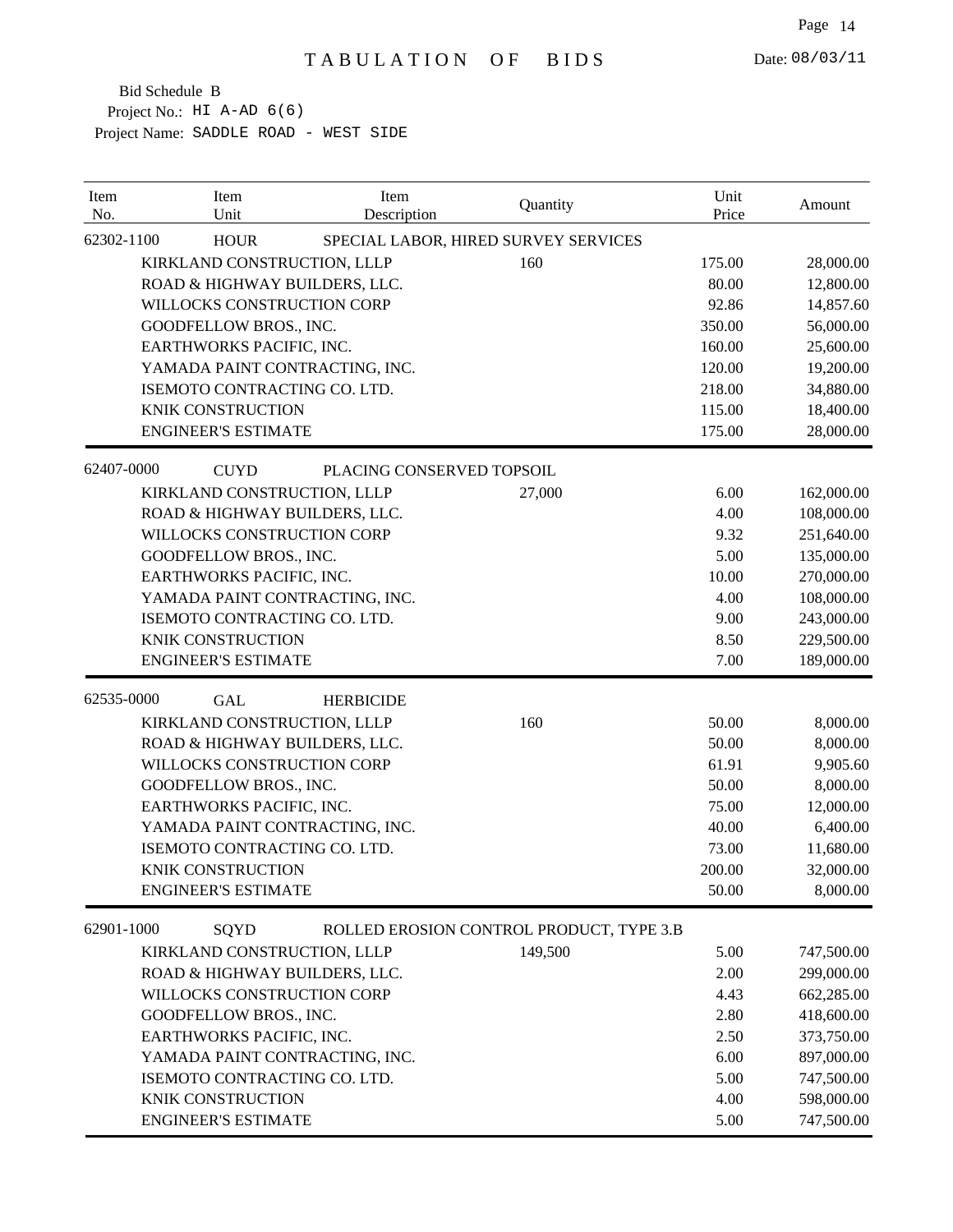| Item<br>No. | Item<br>Unit                   | Item<br>Description             | Quantity                                        | Unit<br>Price | Amount   |
|-------------|--------------------------------|---------------------------------|-------------------------------------------------|---------------|----------|
| 63502-0500  | <b>EACH</b>                    |                                 | TEMPORARY TRAFFIC CONTROL, BARRICADE TYPE 2     |               |          |
|             | KIRKLAND CONSTRUCTION, LLLP    |                                 | 15                                              | 100.00        | 1,500.00 |
|             | ROAD & HIGHWAY BUILDERS, LLC.  |                                 |                                                 | 100.00        | 1,500.00 |
|             | WILLOCKS CONSTRUCTION CORP     |                                 |                                                 | 137.02        | 2,055.30 |
|             | GOODFELLOW BROS., INC.         |                                 |                                                 | 100.00        | 1,500.00 |
|             | EARTHWORKS PACIFIC, INC.       |                                 |                                                 | 160.00        | 2,400.00 |
|             | YAMADA PAINT CONTRACTING, INC. |                                 |                                                 | 80.00         | 1,200.00 |
|             | ISEMOTO CONTRACTING CO. LTD.   |                                 |                                                 | 90.00         | 1,350.00 |
|             | KNIK CONSTRUCTION              |                                 |                                                 | 200.00        | 3,000.00 |
|             | <b>ENGINEER'S ESTIMATE</b>     |                                 |                                                 | 100.00        | 1,500.00 |
| 63502-0600  | <b>EACH</b>                    |                                 | TEMPORARY TRAFFIC CONTROL, BARRICADE TYPE 3     |               |          |
|             | KIRKLAND CONSTRUCTION, LLLP    |                                 | 10                                              | 250.00        | 2,500.00 |
|             | ROAD & HIGHWAY BUILDERS, LLC.  |                                 |                                                 | 200.00        | 2,000.00 |
|             | WILLOCKS CONSTRUCTION CORP     |                                 |                                                 | 632.32        | 6,323.20 |
|             | GOODFELLOW BROS., INC.         |                                 |                                                 | 200.00        | 2,000.00 |
|             | EARTHWORKS PACIFIC, INC.       |                                 |                                                 | 750.00        | 7,500.00 |
|             | YAMADA PAINT CONTRACTING, INC. |                                 |                                                 | 500.00        | 5,000.00 |
|             | ISEMOTO CONTRACTING CO. LTD.   |                                 |                                                 | 640.00        | 6,400.00 |
|             | <b>KNIK CONSTRUCTION</b>       |                                 |                                                 | 340.00        | 3,400.00 |
|             | <b>ENGINEER'S ESTIMATE</b>     |                                 |                                                 | 400.00        | 4,000.00 |
| 63502-1300  | <b>EACH</b>                    | TEMPORARY TRAFFIC CONTROL, DRUM |                                                 |               |          |
|             | KIRKLAND CONSTRUCTION, LLLP    |                                 | 25                                              | 150.00        | 3,750.00 |
|             | ROAD & HIGHWAY BUILDERS, LLC.  |                                 |                                                 | 100.00        | 2,500.00 |
|             | WILLOCKS CONSTRUCTION CORP     |                                 |                                                 | 198.95        | 4,973.75 |
|             | GOODFELLOW BROS., INC.         |                                 |                                                 | 100.00        | 2,500.00 |
|             | EARTHWORKS PACIFIC, INC.       |                                 |                                                 | 200.00        | 5,000.00 |
|             | YAMADA PAINT CONTRACTING, INC. |                                 |                                                 | 150.00        | 3,750.00 |
|             | ISEMOTO CONTRACTING CO. LTD.   |                                 |                                                 | 172.00        | 4,300.00 |
|             | <b>KNIK CONSTRUCTION</b>       |                                 |                                                 | 150.00        | 3,750.00 |
|             | <b>ENGINEER'S ESTIMATE</b>     |                                 |                                                 | 150.00        | 3,750.00 |
| 63502-1600  | <b>EACH</b>                    |                                 | TEMPORARY TRAFFIC CONTROL, WARNING LIGHT TYPE B |               |          |
|             | KIRKLAND CONSTRUCTION, LLLP    |                                 | 10                                              | 50.00         | 500.00   |
|             | ROAD & HIGHWAY BUILDERS, LLC.  |                                 |                                                 | 50.00         | 500.00   |
|             | WILLOCKS CONSTRUCTION CORP     |                                 |                                                 | 198.97        | 1,989.70 |
|             | GOODFELLOW BROS., INC.         |                                 |                                                 | 100.00        | 1,000.00 |
|             | EARTHWORKS PACIFIC, INC.       |                                 |                                                 | 100.00        | 1,000.00 |
|             | YAMADA PAINT CONTRACTING, INC. |                                 |                                                 | 120.00        | 1,200.00 |
|             | ISEMOTO CONTRACTING CO. LTD.   |                                 |                                                 | 76.00         | 760.00   |
|             | KNIK CONSTRUCTION              |                                 |                                                 | 200.00        | 2,000.00 |
|             | <b>ENGINEER'S ESTIMATE</b>     |                                 |                                                 | 50.00         | 500.00   |
|             |                                |                                 |                                                 |               |          |